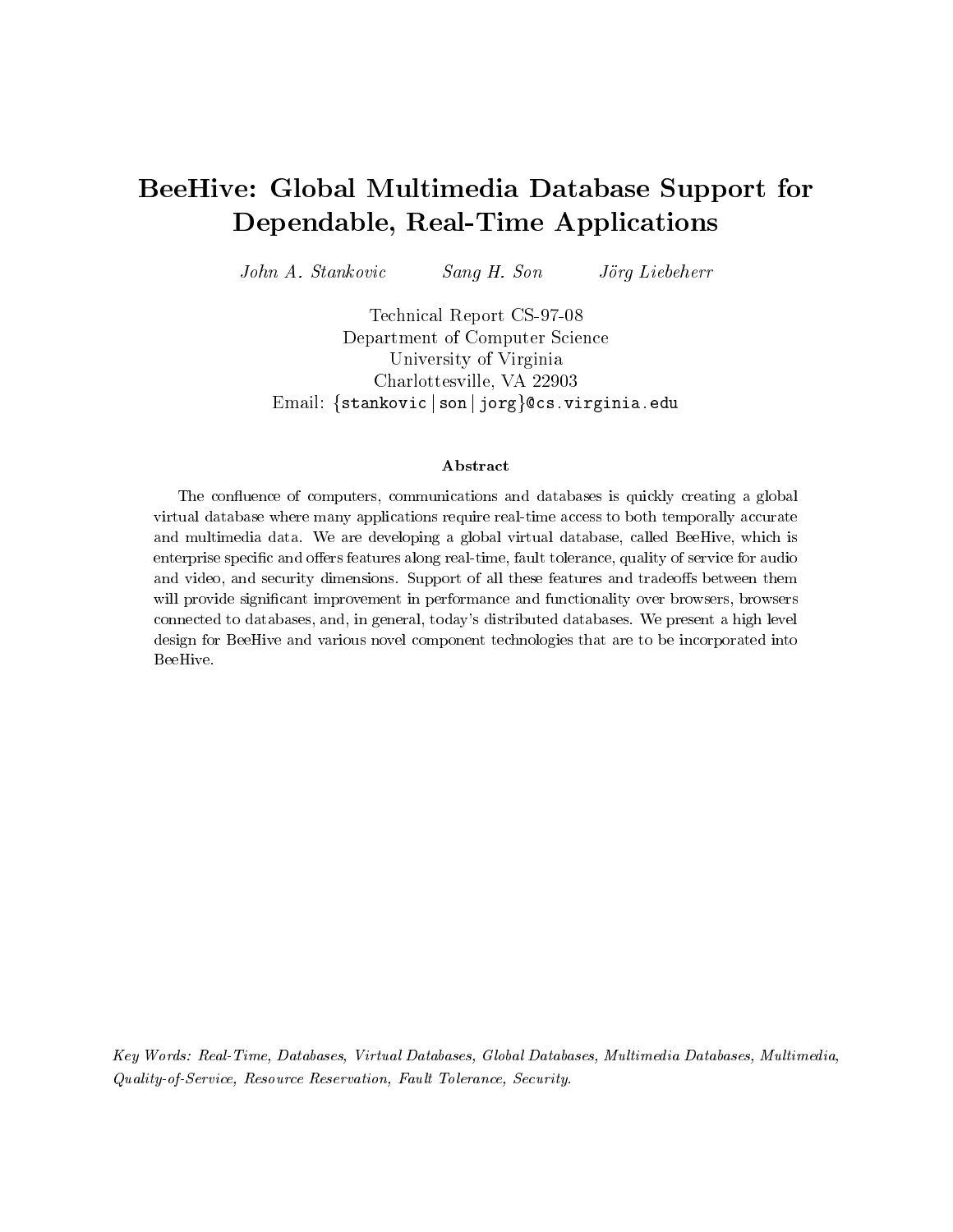### Introduction 1

The Next Generation Internet -NGI will provide an order of magnitude improvement in the com puter/communication infrastructure. What is needed is a corresponding order of magnitude improvement at the application level. One way to achieve this improvement is through global virtual databases. Such databases will be enterprise specific and offer features along real-time, fault tolerance, quality of service for audio and video, and security dimensions. Support of all these features and tradeoffs between them will provide an order of magnitude improvement in performance and functionality over browsers browsers connected to databases and in general today s distributed databases. Such global virtual databases will not *only* be enterprise specific, but also interact -given proper protections with the worldwide information base via wrappers Such wrappers may be based on Java and Java Data Base Connectivity standards

There are many research problems that must be solved to support global, real-time virtual databases. Solutions to these problems are needed both in terms of a distributed environment at the database level as well as real-time resource management below the database level. Included is the need to provide end-to-end guarantees to a diverse set of real-time and non-real-time applications over the current and next generation Internet. The collection of software services that support this vision is called BeeHive

The BeeHive system that is currently being defined has many innovative components, including:

- $\bullet$  real-time database support based on a new notion of *data deadlines*, (rather than just transaction deadlines
- $\bullet\,$  parallel and real-time recovery based on semantics of data and system operational mode (e.g.,  $\,$ crisis mode
- $\bullet\,$  use of reflective information and a specification language to support adaptive fault tolerance, real-time performance and security,
- $\bullet$  the idea of security rules embedded into objects together with the ability for these rules to utilize profiles of various types,
- $\bullet$  composable fault tolerant objects that synergistically operate with the transaction properties of databases and with real-time logging and recovery,
- $\bullet$  a new architecture and model of interaction between multimedia and transaction processing,
- $\bullet$  a uniform task model for simultaneously supporting hard real-time control tasks and end-toend multimedia processing, and
- $\bullet\,$  new real-time QoS scheduling, resource management and renegotiation algorithms.

The BeeHive project builds upon these results and combines them into a novel design for a global virtual database

In the remainder of this paper we discuss the high-level BeeHive system and sketch the design of a native BeeHive site showing how all the parts fit together. We also present technical details on the main functional ingredients of BeeHive which include Resource Management and QoS RealTime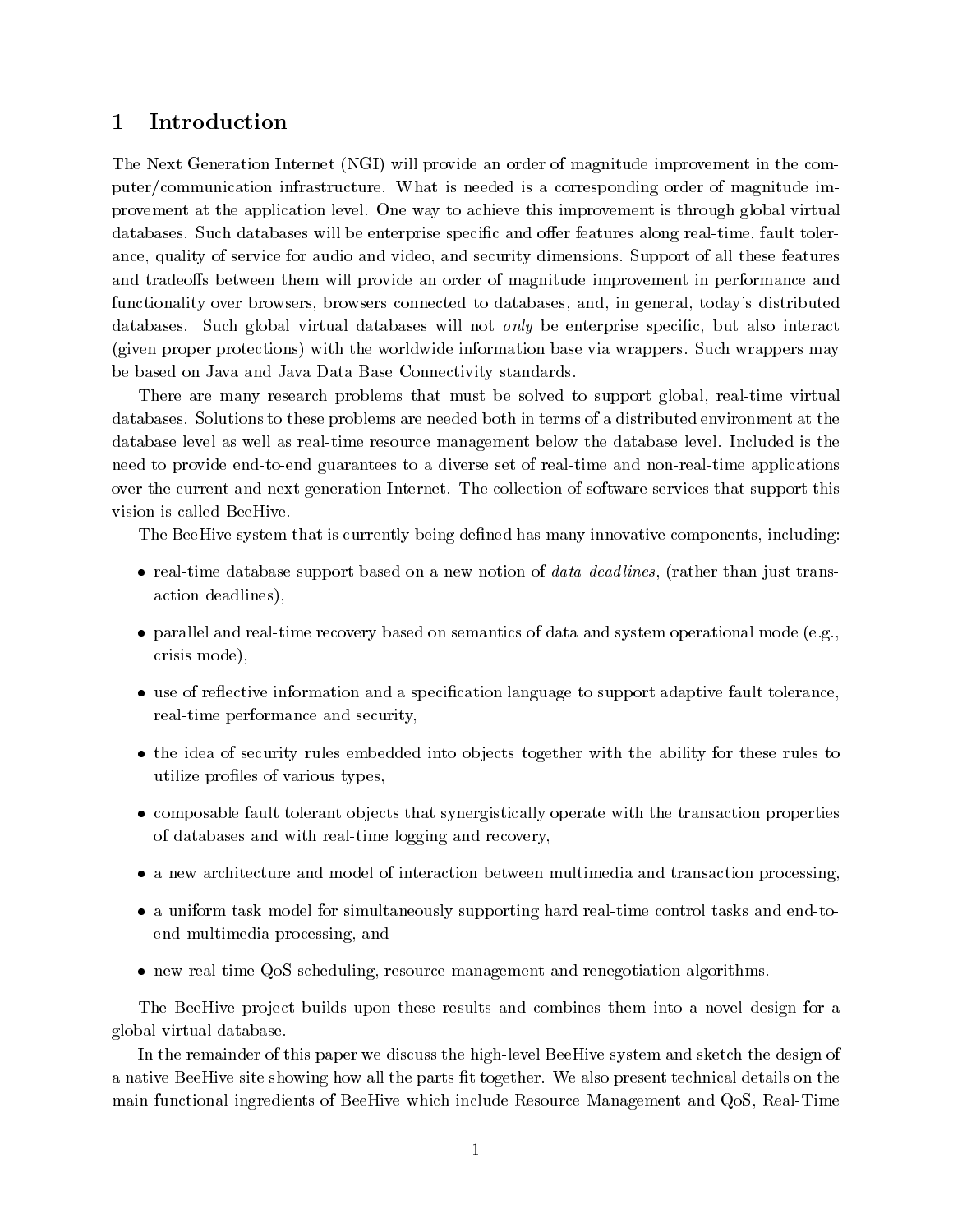

Figure 1: BeeHive.

Databases, Adaptive Fault Tolerance, and Security. A brief description of the state of art is given. A summary of the work concludes the paper

### $\overline{2}$ General BeeHive Design

#### 2.1 An Overview of the Design

BeeHive is an application-focussed global virtual database system. For example, it could provide the database level support needed for information technology in the integrated battlefield. BeeHive is different than the World Wide Web and databases accessed on the Internet in many ways including s extent of the phasis on sensor datably data as indice that datably for a support for adaptive factor. tolerance, support for real-time databases and security, and the special features that deal with crisis mode operation. Parts of the system can run on fixed secure hosts and other parts can be more dynamic such as for mobile computers or general processors on the Internet

The BeeHive design is composed of native BeeHive sites, legacy sites ported to BeeHive, and interfaces to legacy systems outside of BeeHive (see Began - ).

The native BeeHive sites comprise a federated distributed database model that implements a temporal data model, time cognizant database and QoS protocols, a specification model, a mapping from this specication to four APIs -the OS network fault tolerance and security APIs and underlying novel object support. Any realistic application will include legacy databases. BeeHive permits porting of these databases into the BeeHive virtual system by a combination of wrappers and changes to the underlying software of these systems. It is important to mention that BeeHive, while application focussed, is not isolated. BeeHive can interact with other virtual global databases. or Web browsers, or individual non-application specific databases via BeeHive wrappers. BeeHive will access these databases via downloaded Java applets that include standard SQL commands. In many situations, not only must information be identified and collected, but it must be analyzed.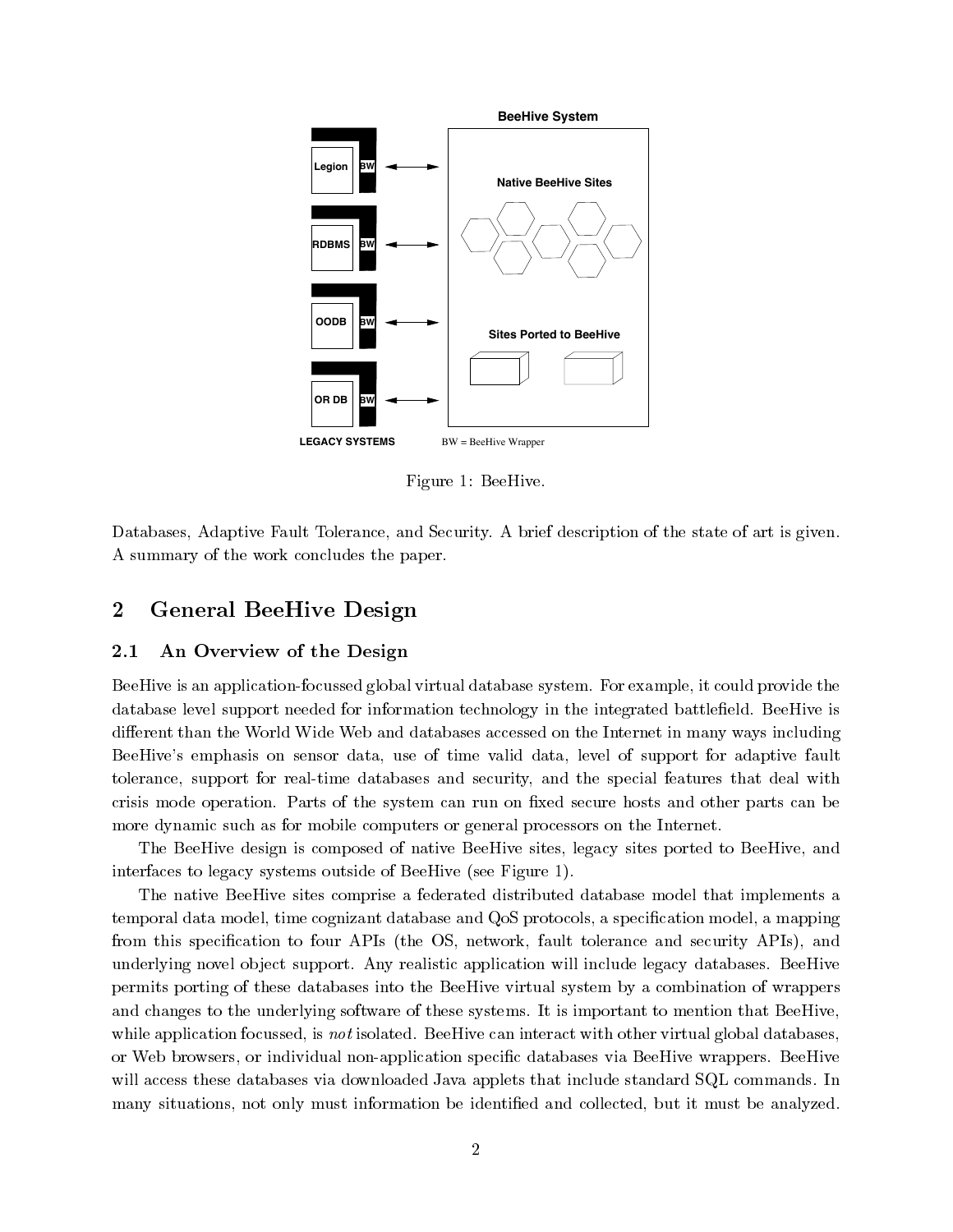This analysis should be permitted to make use of the vast computer processing infrastructure that exists. For example, BeeHive will have a wrapper that can utilize a distributed computing environment, such as the Legion system  $\lbrack 20 \rbrack$ , to provide significant processing power when needed.

#### 2.2 Native BeeHive Design

The basic design of a native BeeHive site is depicted in Figure 2. At the application level, users can submit transactions, analysis programs, general programs, and access audio and video data. For each of these activities the user has a standard specification interface for real-time, QoS, fault tolerance, and security. At the application level, these requirements are specified in a high level manner. For example, a user might specify a deadline, full quality  $Q_0S$  display, a primary/backup fault tolerance requirement, and a confidentiality level of security. For transactions, users are operating with an object-oriented database invoking methods on the data. The data model includes timestamped data and data with validity intervals such as is needed for sensor data or troop position data as transactions - the programs programs activity three active active active active active and a mapping occurs between the high level requirements specification and the object API via the mapping module. This mapping module is primarily concerned with the interface to object wrappers and with end-to-end issues. A novel aspect of our work is that each object has semantic information -also called reective information because it is information about the ob ject itself associated with it that makes it possible to simultaneously satisfy the requirements of time, QoS. fault tolerance, and security in an adaptive manner. For example, the information might include rules or policies and the action to take when the underlying system cannot guarantee the deadline or level of fault tolerance requested. This semantic information also includes code that makes calls to the resource management subsystem to satisfy or negotiate the resource requirements The resource management subsystem further translates the requirements into resource specific APIs such as the APIs for the OS, the network, the fault tolerance support mechanisms, and the security subsystem. For example, given that a user has invoked a method on an object with a deadline and primary/backup requirement, the semantic information associated with the object makes a call to the resource manager requesting this service. The resource manager determines if it can allocate the primary and backup to - execute the method before its deadline and - inform the OS via the OS API on the modules priority and resource needs

In terms of this design, the main tasks to be undertaken include

- $\bullet\,$  the full development of the high-level specification including how these requirements interact  $\,$ with each other,
- $\bullet\,$  the implementation of real-time object-oriented database support,
- $\bullet\,$  the design and implementation of our semantics enhanced objects,  $\,$
- $\bullet$  the design and implementation of the object-oriented wrappers,
- $\bullet\,$  the development of the mapping module,
- $\bullet$  the design and implementation of the resource management, fault tolerance, and security subsystems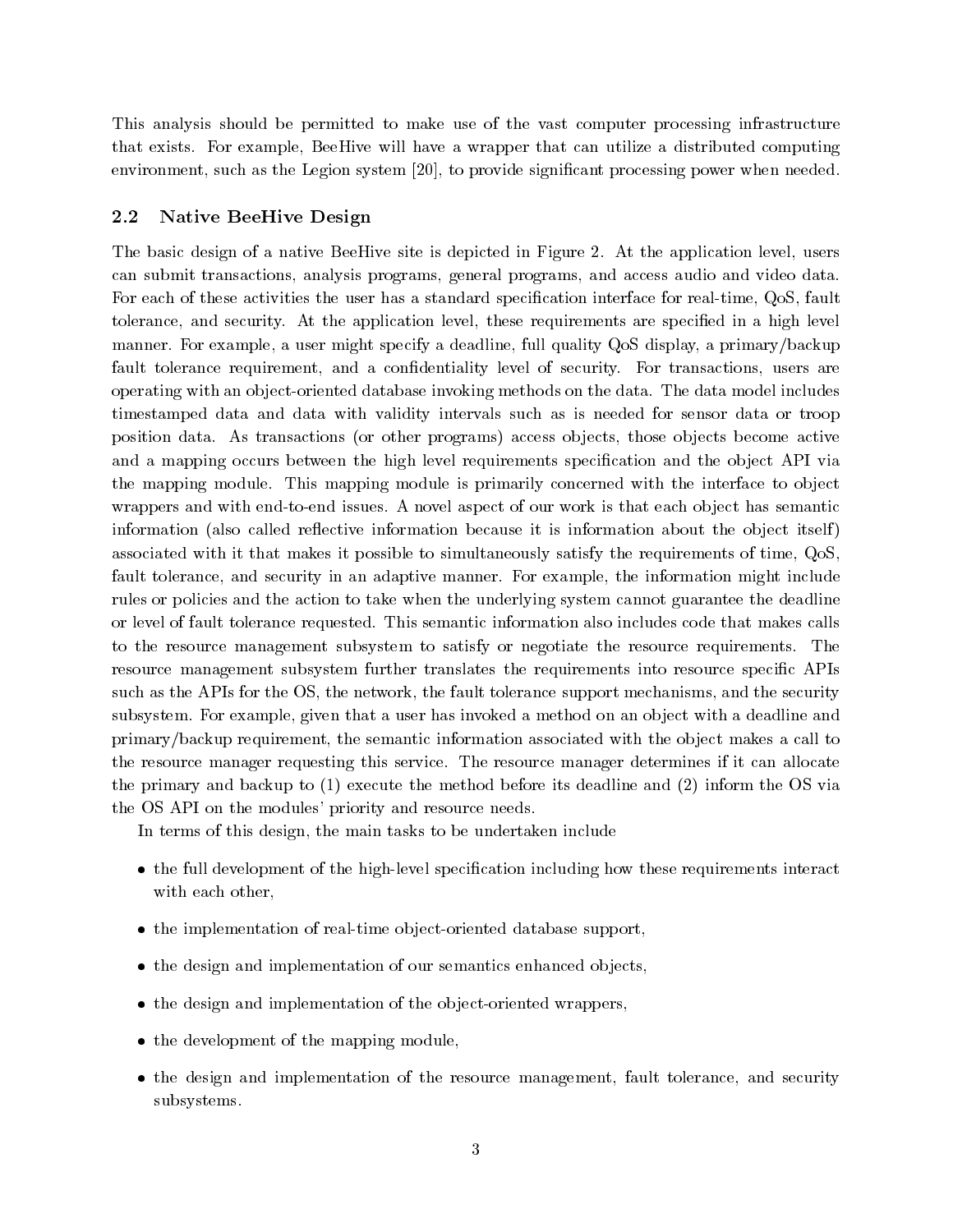

Figure 2: Native BeeHive Site.

In the following sections, some of our ideas on resource management, real-time databases, adaptive fault tolerance, and security are described.

### 3 Resource Management and QoS

A critical component for the success of BeeHive is its ability to efficiently manage a vast amount of resources. BeeHive requires end-to-end resource management, including physical resources such as sensors, endsystems resources such as operating systems, and communications resources such as link bandwidth

We assume that low-level resource management is available for single low-level system resources. such as operating systems and networks. For networks, resource reservation signaling is based on the RSVP  $[13]$  and UNI 4.0  $[8]$  protocols for IP networks and ATM networks, respectively. Likewise, we assume that all operating systems are provided with a resource management entity.

Based on these comparatively primitive resource management systems, BeeHive will implement a sophisticated end-to-end adaptive resource management system that supports applications with widely varying service requirements, such as requirements on timeliness, fault tolerance, and security. The resource management in BeeHive offers the following services:

 $\bullet$  Provide service-specific application programming interfaces (APIs) that allow application programmers to specify the desired QoS without requiring knowledge of the underlying low level resource management entities The QoS can be a function of mode -normal or crisis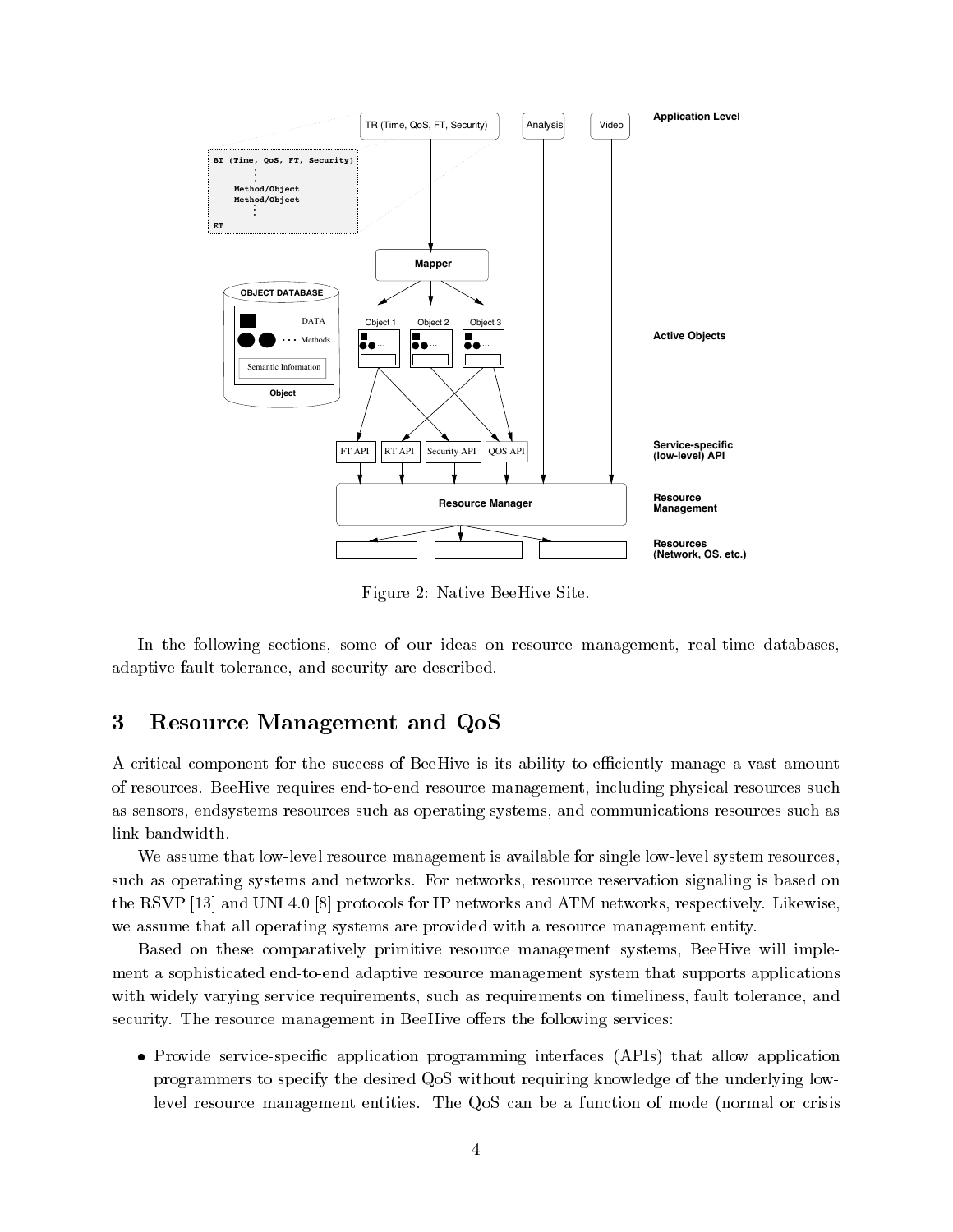

Figure 3: Resource Management in BeeHive.

mode).

- $\bullet$  Map qualitative, application-specific service requirements into quantitative resource alloca-
- $\bullet$  Dynamically manage network and systems resources so as to maximize resource utilization.

By providing service-specific APIs, we allow application programmers to specify the QoS requirements of an application in an application-specific fashion. The resource management entities of BeeHive are responsible for mapping the QoS requirements into actual resource needs The advantage of this approach is a significant increase of reusability. Specifically, an application need  $\mathbf{u}$  the underlying resource infrastructure changes  $\mathbf{u}$ of our approach as "Resource Hiding").

To maximize resource utilization in BeeHive, we will enhance resource management with a planning component The planning component keeps track of the dynamic behavior of resource usage. By maintaining information not only of the current state of resource utilization, but also of past and - predicted function and - predicted function adapt the resource management scheme can adapte the resource demands in the system especially during crisis

In Figure 3 we illustrate the main components of the resource management system in BeeHive. These components will be discussed below

### Service-Specic Application Programming Interfaces

The application programming interface -API provided by BeeHive must satisfy several con straints. On the one hand, the API must allow the application programmer to access the full functionality of the system without being burdened with internal details. On the other hand, the API must be simple enough asto provide a simple -and extensible internal representation The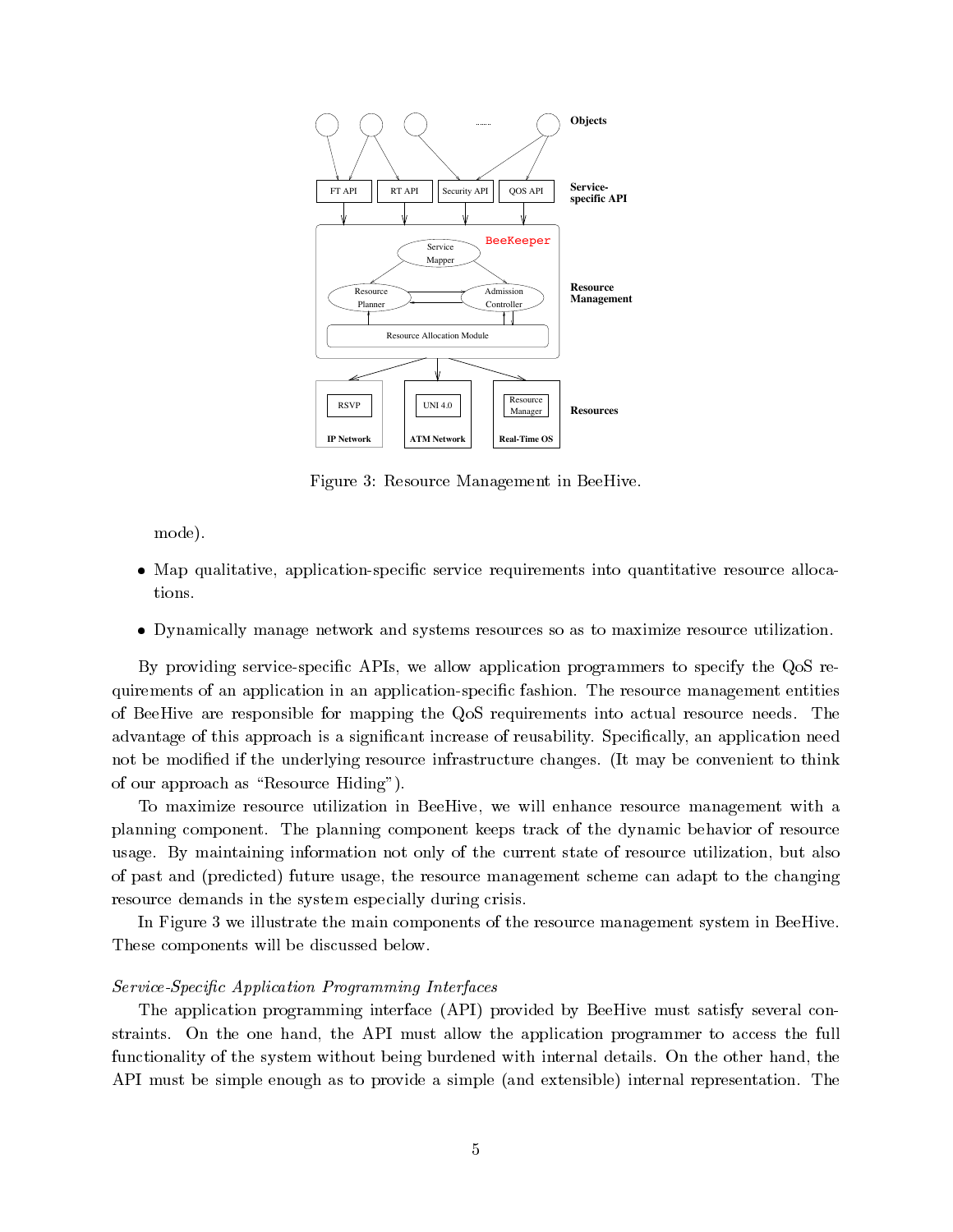API of the resource management system in BeeHive is a trade-off between the requirements for application specificity and internal simplicity.

- $\bullet$  since BeeHive operates in a neterogeneous distributed computing environment, application programmers should not be required to have knowledge of the underlying resource infrastruc ture on top of which the application is being executed
- $\bullet$  Kather than adopting a "one-size-fits-all" approach, we provide a set of different APIs. More specifically, we design a separate API for each of the value-added services provided by BeeHive. In this project, we will build four APIs for the following services:
	- $-$  Applications with Real-Time Requirements.
	- Applications with QoS Requirements.
	- Applications with Fault-Tolerance Requirements.
	- Applications with Security Requirements

For example, the service-specific API allows application developers to specify the QoS requirements of <sup>a</sup> faulttolerant application in terms of MTTF -Mean Time To Failure The resource manager maps these service-specific QoS requests into actual resource requests. Of course, applications and/or individual tasks or transactions may require more than one or even all services The BeeKeeper -described next is responsible for tradeos between these services

### "BeeKeeper" - The Resource Manager of BeeHive

The resource manager of BeeHive, referred to as the "BeeKeeper", is the central entity of the resource management process. The main function of the BeeKeeper is the mapping of servicespecific, possibly qualitative, QoS requirements into actual, quantitative, resource requests. The following are the main components of the BeeKeeper:

- $\bullet$  The *Service Mapper* performs the mapping of qualitative resource requests into quantitative requests for physical resources. The service mapper generates a uniform internal representation of the multiple -servicedependent QoS requests from applications The uniform presentation is derived from a novel task model discussed below
- $\bullet$  The *Aamission Controller* performs the tests that determine if BeeHive has sufficient resources to support the QoS requirements of a new application without compromising the QoS guarantees made to currently active applications
- $\bullet$  The *Resource Allocation Module* is responsible for managing the interface of BeeHive to underlying resource management systems of BeeHive components, i.e., the resource management entities of an ATM network, an RSVP managed IP network, or a real-time operating system. such as RT-Mach. It maintains a database on resources allocated to the BeeHive application.
- $\bullet$  The *Resource Planner* attempts to globally optimize the use of resources. The Admission Controller of the BeeKeeper merely decides whether a new application is admitted or re jected. Obviously, such a binary admission control decision leads to a greedy and globally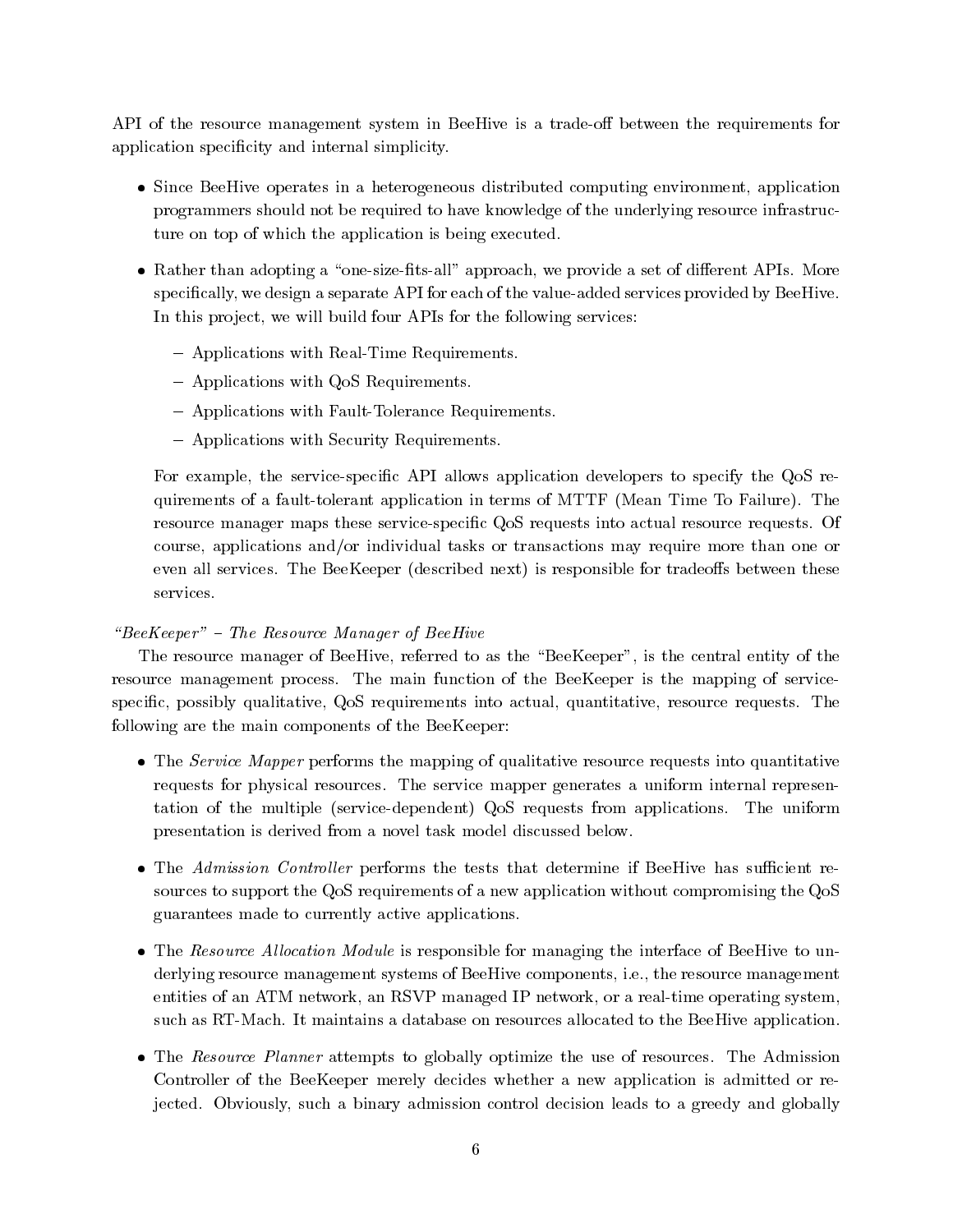suboptimal resource allocation -Note that all current resource allocation methods eg for ATM networks or real-time operating systems, are greedy.) The Resource Planner is a module that enhances the admission control process in order to provide globally optimal resource allocations The Resource Planner prioritizes all current and incoming requests for resources Based on the prioritization, it devises a resource allocation strategy.

The Resource Planner obtains from the Resource Allocation Module information on the state of current resource allocations. As much as possible, the Resource Planner should be provided with information on future resource usage. The Resource Planner processes this information and provides input to the Admission Controller

In BeeHive, the Resource Planner of the BeeKeeper plays a central role for adaptive resource allocation. If an incoming request with high-priority cannot be accommodated, the Resource Planner initiates a reduction of the resources allocated to low-priority applications. If necessary, the Resource Planner will decide upon the preemption of low-priority applications.

Internal Uniform Task Model. An important part of resource management in BeeHive is a new task model which yields a uniform presentation of applications within the BeeKeeper. The model, referred to as *unified task model*, is flexible enough to express the stringent timeliness requirements of all applications that run in BeeHive. On the other hand, the scheme is sophisticated enough to cope with the complexity of multimedia tasks, such as variable bit rate compression of video streams. The unified task model will provide us with a single abstraction for reasoning about multimedia and real-time systems, thereby, overcoming the traditional separation of multimedia and real-time control systems.

Let a-t denote the execution time necessary for a task to complete the workload that arrives for the task at time t. Let  $A[t, t + \tau] = \int_{t, t + \tau} a(x) dx$  denote the execution time necessary to complete the workload that arrives to the system in the system in the time in the time interval t-time interval t-time i

Then the workload that arrives for a task can be characterized by a so-called task envelope  $A^*$ which provides an upper bound on A, that is, for all times  $\tau \geq 0$  and  $t \geq 0$  we have [15]:

$$
A[t, t + \tau] \le A^*(\tau) \tag{1}
$$

A task envelope  $A^*$  should be *subadditive*, that is, it should satisfy

$$
A^*(t_1) + A^*(t_2) \ge A^*(t_1 + t_2) \qquad \forall t_1, t_2 \ge 0 \tag{2}
$$

It a task envelope  $A_1$  satisfies (1) but is not subadditive, it can be replaced by a subadditive envelope  $\ A_2^*$  such that  $A_2^*(t)\leq A_1^*(t)$  for all  $t\geq 0.$  The notion of task envelopes is powerful enough to describe all hard real-time and soft-real time tasks.

The processing requirements of a task are described as follows Let  $\mathcal{L}_{\mathcal{A}}$  to a the amount  $\mathcal{L}_{\mathcal{A}}$ of service time that a processor can devote to processing one or more instances of the task in time interval  $[t, t+\tau]$ . With the task envelope  $A$  -and a deadline for completing an instance of that task, say  $D,$  a task always meets its deadline if for all  $\tau \geq D$  we have:  $\min_{\tau} \{A^*(t-\tau) = S[0,t])\} \leq D.$  We use  $S_-(t) = A_-(t - D)$  to denote the *service envelope* of the task, with the following interpretation. If a processor can guarantee for each time interval of length  $\tau$  that a task obtains a service of at ieast  $S$  , then a deadline violation will never occur.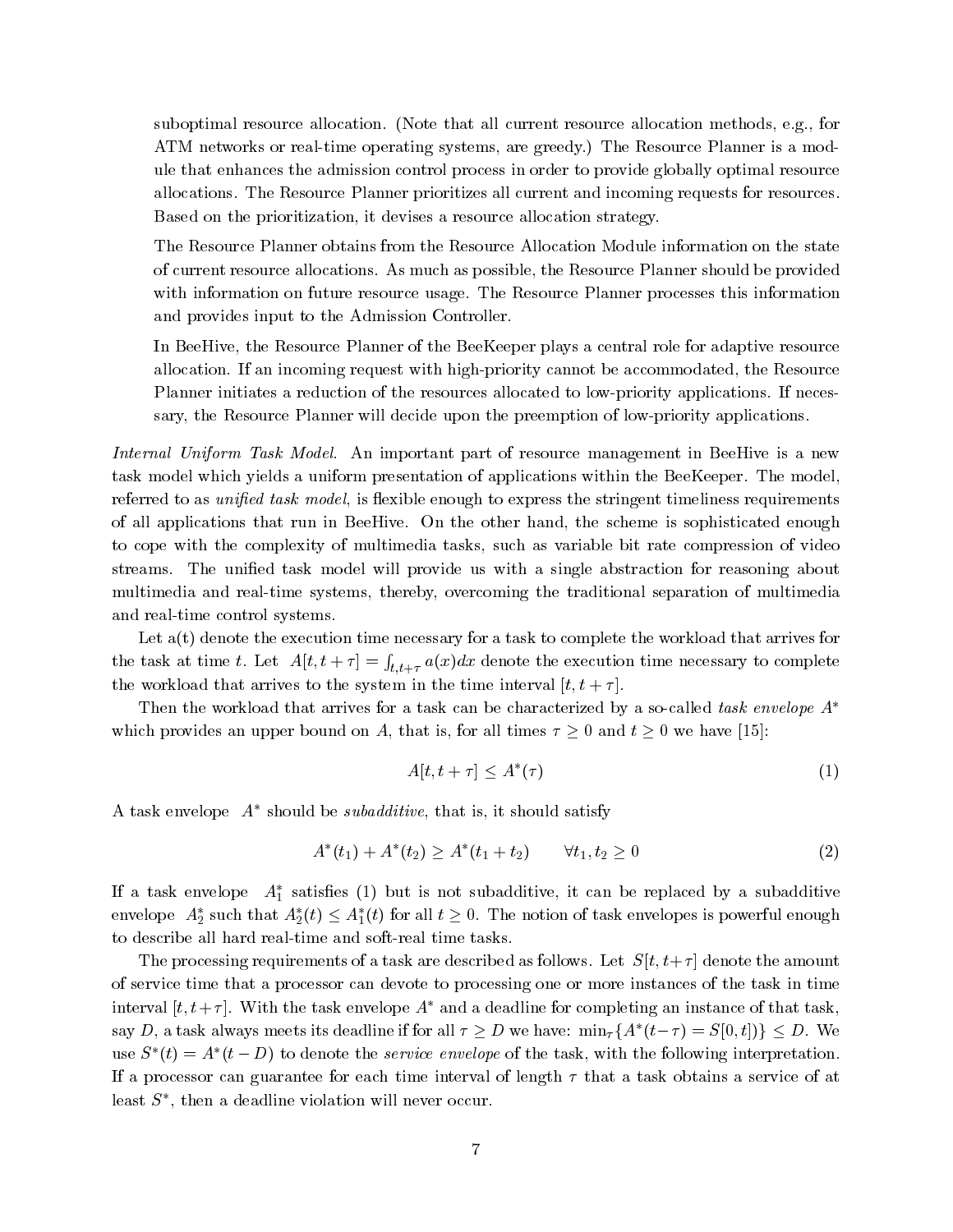# 4 Real-Time Databases

In applications such as the integrated battlefield or agile manufacturing, the state of the environment as perceived by the controlling information system must be consistent with the actual state of the environment being controlled or within prescribed limits. Otherwise, the decisions of the controlling system may be wrong and their effects disastrous. Hence, the timely monitoring of the environment, the timely processing of the sensed information, and the timely derivation of needed data are essential. Data maintained by the controlling systems and utilized by its actions must be up-to-date and temporally correlated. This *temporal consistency* must be maintained through the timely scheduling of the actions that refresh the data

In these applications, actions are triggered by the occurrence of events. An event triggers an action only if certain conditions hold. For instance, the occurrence of the event corresponding to a temperature reading would trigger an emergency reaction only if the temperature value is above a threshold value  $\mathbb{R}$  paradigm of active databases is convenient of active databases is convenient of a to enforce these constraints and also to trigger the necessary actions Rules can be designed to trigger entry into specific modes; to trigger the necessary adaptive responses to time constraint  $\mathbf{v}$  to the coversy to trigger actions if the covers if the covers is - about to become invariant and  $\mathbf{v}$ to shed loads as well as adjust deadlines and other parameters, e.g., importance levels and QoS, of actions, when overloads occur  $[46]$ , and to help support security. The ECA paradigm will be a core component of the BeeHive system

Transactions that process data with validity intervals must use timely and relatively consistent data in order to achieve correct results. We have developed the ideas of data deadline and forced delay for processing transactions that use  $\{1,2,3,4\}$  with temporal values  $\{1,3,4\}$  intervals  $\{2,4,5\}$ read by a transaction must be valid when the transaction completes, which leads to another constraint on completion time in addition to a transaction s deadline This constraint is referred to as data-dead line within the same transaction class the same transaction class the same of a scheduling algorit the data-dead line of a transaction of the time after the time after which the time the time temperature tempe poral consistency - The scheduling algorithm should account for data-deadlines when it schedules transactions whenever a data-deadline is less than the corresponding transaction deadline. To do this we have developed earliest datadeadline rst -EDDF and datadeadline based least slack rst -DDLSF policies Since EDDF and DDLSF policies do not consider the feasibility of validity in tervals of data ob jects that a transaction accesses they are combined with the idea of Forced-Wait With Force a temporal data observer a temporal data observer a temporal data observer a transaction of the system checks. if this transaction will commit before the validity of the data ob ject expires If the validity could expire before the commit then the transaction is made to wait until the data object is updated. else the transaction is allowed to continue

Another important area in real-time database systems is recovery. As a basis for supporting real-time database recovery, we assume four-level memory hierarchy. The first level consists of main memory that is voltated and the second level is non-volatile at the third  $\mathcal{C}$ consists of the persistent disk storage subsystem, and at the fourth level is archival tape storage.

The motivation for the use of NV-RAM stems from the fact that maintaining large amounts of data in main memory can be very expensive while disk  $I/O$  times might be unacceptable in

<sup>&</sup>lt;sup>1</sup>Note that a transaction can violate temporal consistency without missing its deadline.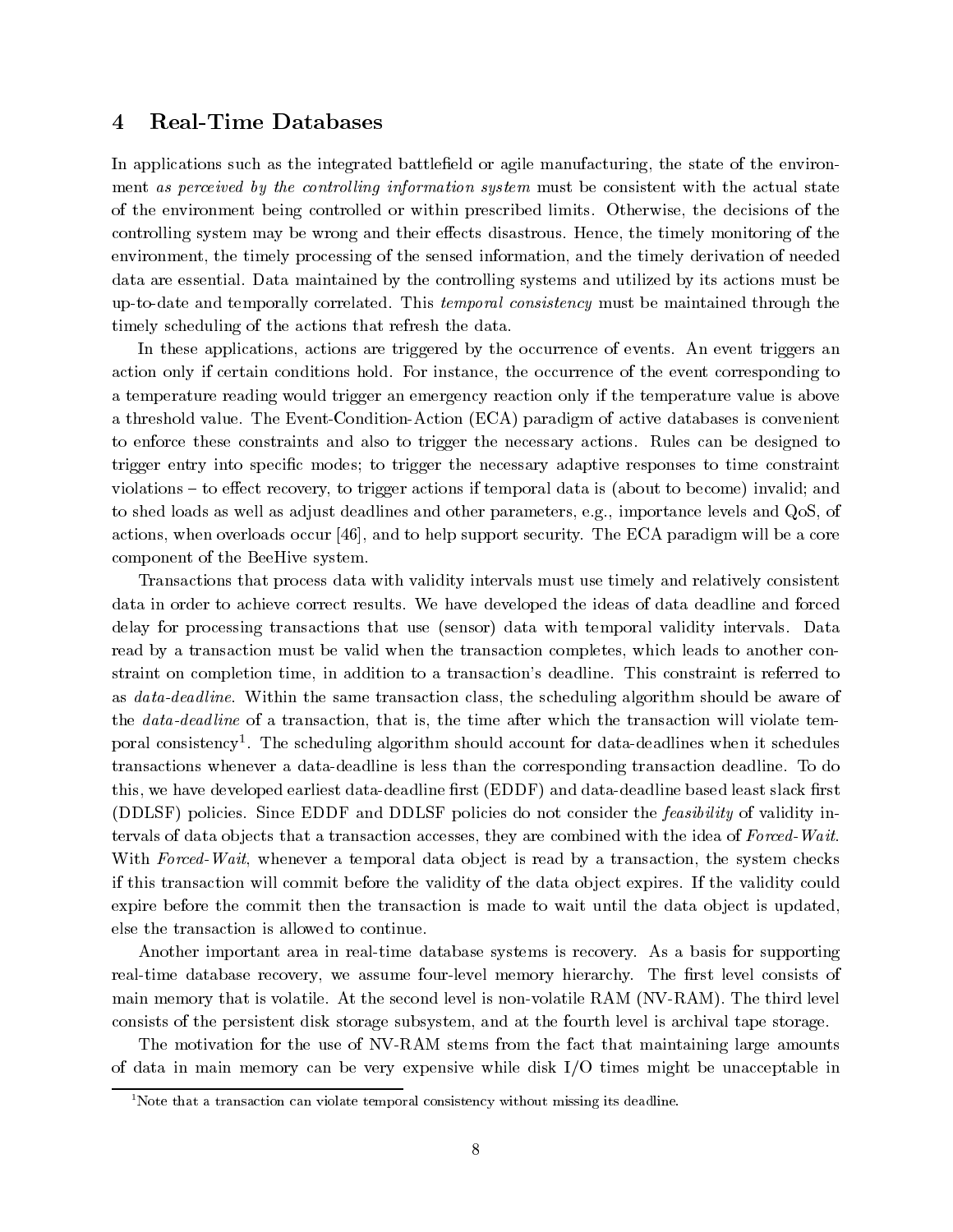certain situations. For instance, writing to disk for the purpose of logging data touched by critical transactions and reading from disk to undo critical transactions might be too expensive It is not difficult to conceive situations where writing to disk may result in missing deadlines, but by writing to NV-RAM, deadlines can be met. NV-RAM can be used purely as a disk cache where the data moved to NV-RAM later migrates to the disk or it can be used as a temporary stable storage where the data is stored for performance reasons and later may or may not not migrate to the disk depending on the -durability characteristics of the data

Persistence of system data structures such as global lock tables, and rule bases that represent the dependencies between transactions could become potential bottlenecks in real-time databases. Making these system data structures persistent in NV-RAM results in better performance.

In our solution, the characteristics of a particular type of data will determine where data is placed in the four-level memory hierarchy, where the logs are maintained and how the system recovers from transaction aborts. Data is characterized by temporality, frequency of access, persistence, and criticality. We then tailor the data placement and logging and recovery techniques that are needed to the data characteristics. As an example, assume we have data which has a short time validity, high frequency of access, non-persistent, and is critical. Positions of flying aircraft are examples of such data. This kind of data will be placed in main memory. For space reasons, the data might temporarily migrate to NV-RAM if the validity is long enough for a NV-RAM write and read. No-steal buffer policy will be used and so there is no need to undo. In addition. given the short validity, redos will also not be needed or feasible. If some data has long validity, high frequency of access persistent and is critical -reactor temperatures in a chemical plant have this property), then this kind of data will be placed in main memory for performance reasons. No-steal buffer policy along with the force policy will be used where data is forced to NV-RAM and subsequently to disk. Similar tailored solutions exist for the other possibilities.

The frequency of access attribute dictates where one should place the data such that  $I/O$  costs are minimized. In traditional databases, disk pre-fetching is a technique that is used to minimize the I/O delay. In our context, an analog of this technique can be used, also to ensure that valid data is available when needed Specially a similar technique, manifest pre- or equering technique and the used to acquire temporal data that is going to be accessed, but is invalid or will become invalid by the time the data is needed. Instead of triggering a transaction to acquire the data just before it is needed, the transaction can be triggered earlier, at some opportune time.

### Adaptive Fault Tolerance  $\overline{5}$

Given the large and ever-growing size of databases and global virtual databases, faults may occur frequently and at the *wrong times*. For the system to be useful and to protect against common security breach points, we must have adaptive fault tolerance.

Our approach is to design adaptive and database centric solutions for non-malicious faults. Any system that deals with faults must first specify its fault hypotheses. In particular, we will consider the following fault hypotheses processors may fail silently -multiple failures are possible transient faults may occur due to power glitches, software bugs, race conditions; and timing faults can occur where data is out of date or not available in time If the global virtual database can handle these faults and operate efficiently, then it should prove to be robust and useful under typical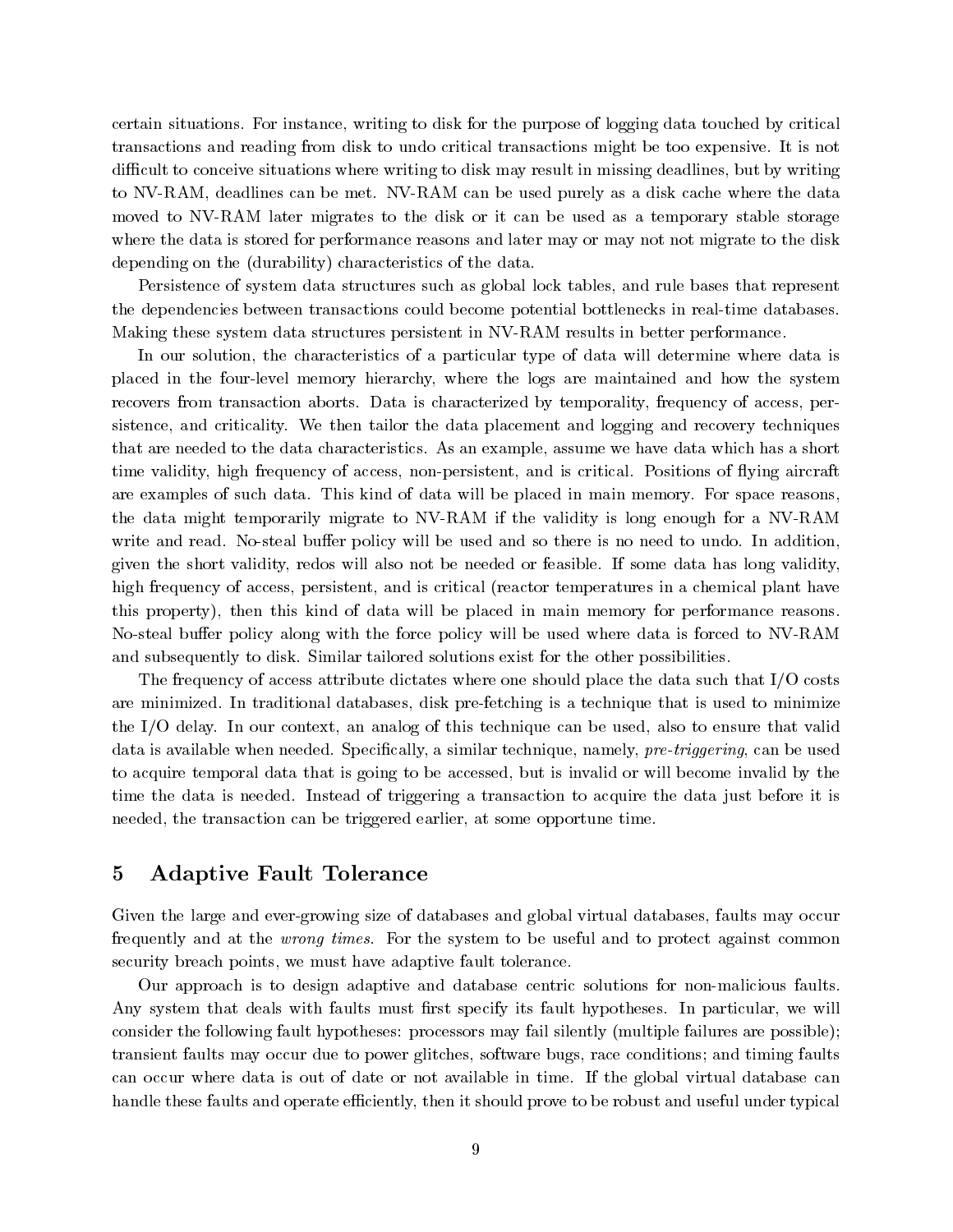scenarios. With these fault tolerance mechanisms in place, it is possible to consider adding support for malicious faults at a future time especially since our solutions -outlined below will support adaptive fault tolerance. However, malicious faults are beyond the scope of work of this proposal.

In our solution we propose a service-oriented fault tolerance and support it with underlying model based on adaptive fault tolerance

Service-Oriented FT For serviceoriented fault tolerance we consider how typical users operate with BeeHive and consider the fault tolerance aspects of these services. The services are:

- $\bullet$  *Read Only Queries:* These can be dynamically requested by users or automatically triggered by the actions in the active database part of BeeHive These queries can have soft deadlines and can retrieve data of all types including text, audio, video, etc.
- $\bullet$  *Update Transactions:* These transactions can be user invoked or automatic. When permitted, they can update any type of data including temporal data
- $\bullet$  *Multimedia Playout and QoS:* When data that is retrieved is audio and video, the playout itself has time constraints, is large in volume, must be synchronized, can be degraded if necessary, etc.
- $\bullet$  *Analysis Tools:* Retrieved data may be fed to analysis tools for further processing; this processing itself can be distributed

The user-level fault tolerance interface includes features for each of the four service classes for each fault type. For example, the FT service for read-only queries allows queries to proceed when processors fail, be retried if transient faults occur, and can produce partial results prior to the deadline to avoid a timing fault. For multimedia playout, processing can be shifted to other processors when processors fail. A certain degree of transient faults is masked, and degraded service is used to avoid some timing faults. Similar fault tolerance services can be defined for the other combinations

Support for Adaptive Fault Tolerance: Queries, update transactions, multimedia playout, and analysis tools may access any number of objects. In order to support these fault tolerant services, we propose an underlying system model based on adaptive -secure fault tolerant -realtime ob jects Since fault tolerance can be expensive, we must be able to tailor the cost of fault tolerance to user requirements In our solutions of the system representation represents data and methods on the system on th that data and various types of semantic information that support adaptive -secure fault tolerance in real-time. Briefly, this works as follows.

Input to an object can be, in addition to the parameters required for its functionality, the time requirement, the QoS requirement, the degree of fault tolerance, and the level of security. Inside the ob ject and hidden from the users are control modules which attempt to meet the incoming requirements dynamically based on the request and the current state of the system This is a form of admission control. For example, a user of an object may want to execute a method on a database object with a passive backup, have all outputs from the object encrypted and have results within three minutes. In such a case the control module inside the object dynamically interacts with the system schedulers, resource allocators, and encryption objects to perform admission control, make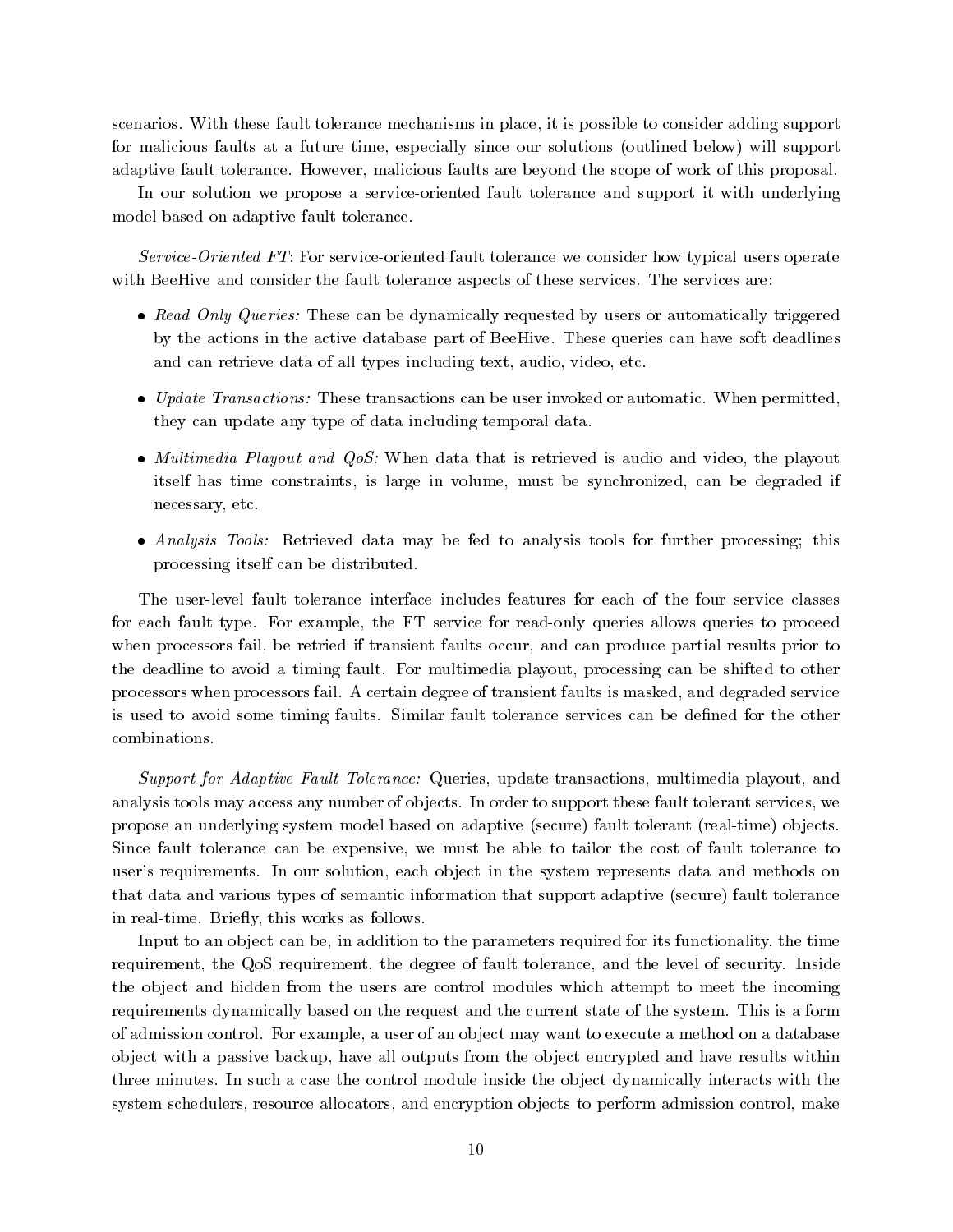copies and encrypt messages The admission control calling the schedulers decides whether this can all be done within three minutes. If not, its control strategies indicate how to produce some timely result based on the semantics of the object. In this way the user obtains the fault tolerance, security and time requirements desired on this invocation subject to the current system state. Another user or this same user at a different time may request different levels of service from this object and the system adapts to try and meet these requirements. Note that crisis mode may trigger changes to sets of objects based on the embedded tradeoff strategies.

One key research issue is the mapping of the service level fault tolerance request to the under lying objects. This research question is one of composition. That is, given the underlying object mechanisms that support adaptive fault tolerance how can objects be composed to meet the service level requirements. Similar mapping questions exist for fault tolerance, real-time, and security, and their interaction

### 6 Security

Security is an integral part of the system and is one component in the integrated interface to our adaptive, fault tolerant, real-time, and secure objects. Our primary goal is to create a security architecture that is consistent with also meeting real-time, fault tolerance and QoS requirements. In the architecture, users can specify the level of security required and a secure mapping level takes this requirement and maps it to the underlying security API This underlying API can change as results from our project or other projects become known. However, because of our novel underlying object paradigm, some novel security support techniques have been identified. In BeeHive, classes -in ob ject oriented programming language terms have security rules associated with them Security rules can be inherited by subclasses or overridden depending on the security model in effect for that object. Rules can belong to each method or to the object as a whole. Each object can have its own security API which the mappping layer will utilize, but the rules themselves are hidden. The security rules can be if-then-else rules as well as utilize the notion of an encrypted profile to either look for patterns of illegal access or, alternatively, to certify a good pattern of access. Standard security features such as passwords, encryption, and byte code verifiers can be part of this architecture. Legacy systems, subsystems, proprietary systems, etc. can be surrounded by a firewall which is an object wrapper with a particular security API.

### $\overline{7}$ Related Work

We are not aware of any efforts to design and build a system with the same capabilities as BeeHive, that is, a global virtual database with real-time, fault tolerance, and security properties in heterogeneous environments. However, there are several projects, past and present, that have addressed one or more of the issues of real-time databases, QoS at the network and OS levels, multimedia. fault tolerance, security, and distributed execution platforms. We briefly describe a few of these projects.

STRIP -STanford RealTime Information Processor is a database designed for heterogeneous environments and provides support for value function scheduling and for temporal constraints on data. Its goals include high performance and ability to share data in open systems. It does not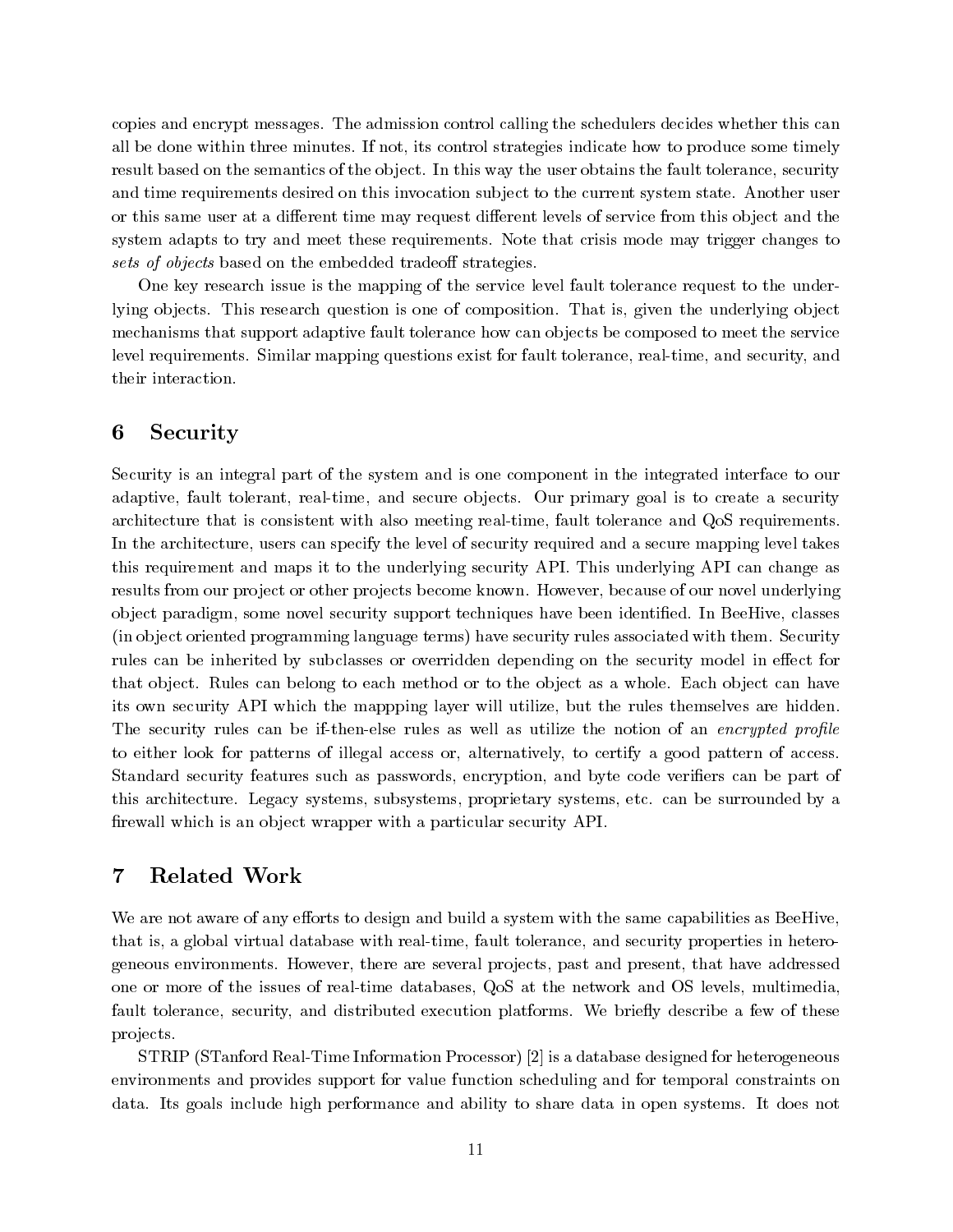support any notion of performance guarantees or hard real-time constraints, and hence cannot be used for the applications we are envisioning in this project.

DeeDS -Distributed Active RealTime Database System prototype is an eventtriggered real-time database system, using dynamic scheduling of sets of transactions, being developed in Sweden. The reactive behavior is modeled using ECA rules. In the current prototype, they do not support temporal constraints of data and multimedia information

To allow applications to utilize multiple remote databases in dynamic and heterogeneous envi ronments, the notion of mediator was introduced and a prototype was implemented in the PEN-GUIN system  $[65]$ . A mediator is a software module that exploits encoded knowledge about certain sets or subsets of data to create information for a higher layer of applications It mainly deals with the mismatch problem encountered in information representation in heterogeneous databases, but no real-time and fault-tolerance issues are pursued as in BeeHive.

While commercial database systems such as Oracle  $[31]$  or Sybase  $[30]$  allow for the storage of multimedia data, it is usually done as BLOBs. These systems are not integrated with real-time applications. Also developed in industry is the Mercuri project  $[21]$  where data from remote video cameras is transferred through an ATM network and displayed using X windows, but they provide only best effort services. The Presto project deals with providing session-based QoS guarantees to continuous multimedia database applications, and does not address the coexistence of control data with the continuous media data.

Projects such as Legion [36, 20] concentrate on distributed execution platforms but do not deal with multimedia databases and end-to-end QoS guarantees. By providing BeeHive wrappers to Legion we will be able to support Legion objects within BeeHive that satisfy QoS guarantees. Commercial systems with similar goals as Legion, however, focused exclusively on a client-server model, are OSF/DCE  $[40]$  and CORBA  $[64]$ . The CORBA standards and products based on them also do not have the functionality nor real-time properties that we are developing, although a real-time CORBA is emerging.

In recent years, considerable progress has been made in the areas of QoS support for operating systems, networks, and open distributed systems. However, no existing system can give end-to-end QoS assurances in a large-scale, dynamic, and heterogeneous distributed system. Note that none of the existing QoS network architectures support an integrated approach to QoS that contains the network as well as real-time applications.

The Tenet protocol suite [10] developed within the context of the BLANCA Gigabit testbed networks presented the first comprehensive service model for internetworks. The work resulted in the design of two transport protocols ( - ---- ( retrievely) a network protocol ( ----- ) ( ----- ) ( -------protocol - protocol as diverse set of realized and the protocols of the Tenet Tenet Tenet Group - and Tenet Gr have not been tailored towards hard real-time applications, and rather focused on support of multimedia data The Tenet protocols do not provide a Middleware layer that can accommodate the needs of applications with special requirements for security or fault tolerance

The Extended Integrated Reference Model integrated  $\mu$  is being designed and implemented and implemented and at Columbia University provides a resource management and control systems for multimedia appli cations over ATM networks. XRM is based on previous work on the Magnet-II testbed and shares with it the restriction to a small number of fixed  $Q_0S$  classes.

Several QoS standardization efforts are being made by several network communities. The ATM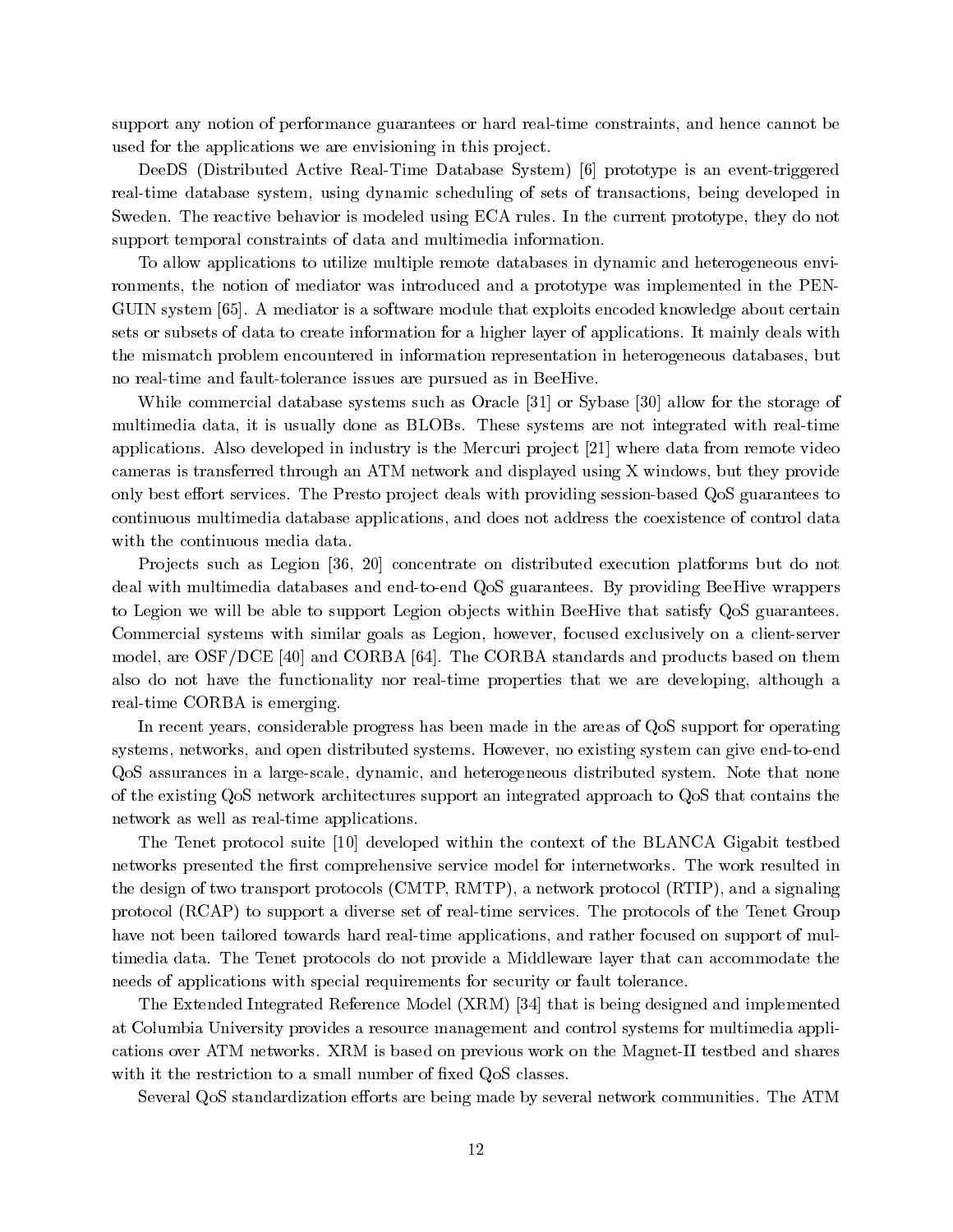Forum recently completed a traffic management specification  $|7|$  which supports hard-real time applications via peak rate allocations in the CBR service class All other ATM service classes only give probabilistic QoS guarantees The IntServ working group of the IETF is working towards a complete  $Q$  oS service architecture for the Internet, using RSVP [13] for signaling. The draft proposal for a *quaranteed service* definition will support deterministic end-to-end delays. However, an implementation is not yet available Our work will take full advantage of the framework provided by ATM. Also, any output that comes from the IntServ group  $\left[49\right]$  at IETF will be applicable to our work

The RT Mach project  $[35, 62]$  has built distributed real-time operating system services supported by a guaranteed end-to-end resource reservation paradigm. The RT Mach paradigm is complemented by a functionally scalable microkernel along with a performance monitoring infras tructure. RT Mach is applicable to hard and soft real-time applications, but the services provided are not intended to scale to large geographical areas

The Open Software s Foundation Research Institute is pursuing several eorts to build cong urable real-time operating systems for modular and scalable high-performance computing systems. An important effort in respect to fault-tolerance is the CORDS [63] system. CORDS develops an extensible suite of protocols for fault isolation and fault management in support of dependable dis tributed real-time applications. The project is targeted at military embedded real-time applications and focuses on operating systems solutions, in particular IPC primitives.

The Globus [18] project is developing basic software infrastructure for computations that inte grate geographically distributed computational and information resources Globus creates a parallel programming environment that supports the dynamic identification and composition of resources available on large-scale internets, and provides mechanisms for authentication, authorization, and delegation of trust within environments of this scale Globus emphasizes the importance of hetero geneity and security; however, it does not offer solutions for fault-tolerance and real-time.

s core cordus the state of the development of the development of the development of the development of the development of the development of the development of the development of the development of the development of the d distributed applications Corbus provides the middleware that closes the gap between QoS of fered by real-time operating systems and networks and the communications researchers and objectoriented applications. Corbus is based on CORBA [64] and its object model.

#### 8 Summary

We have described the design of BeeHive at a high level. We have identified novel component solutions that will appear in BeeHive. More detailed design is continuing an a prototype system is planned Success of our approach will provide many in gains in performance (inter  $q$  in ), interested fault tolerance, and security for global virtual database access and analysis. The key contributions would come from raising the distributed virtual system notions to the transaction and database levels while supporting real-time, fault tolerance, and security properties. In application terms. success will enable a high degree of confidence in the usability of a virtual database system where a user can obtain secure and timely access to *time valid data* even in the presence of faults. Users can also dynamically choose levels of service when suitable, or the system can set these service levels automatically These capabilities will signicantly enhance applications such as information dominance in the battlefield, automated manufacturing, or decision support systems.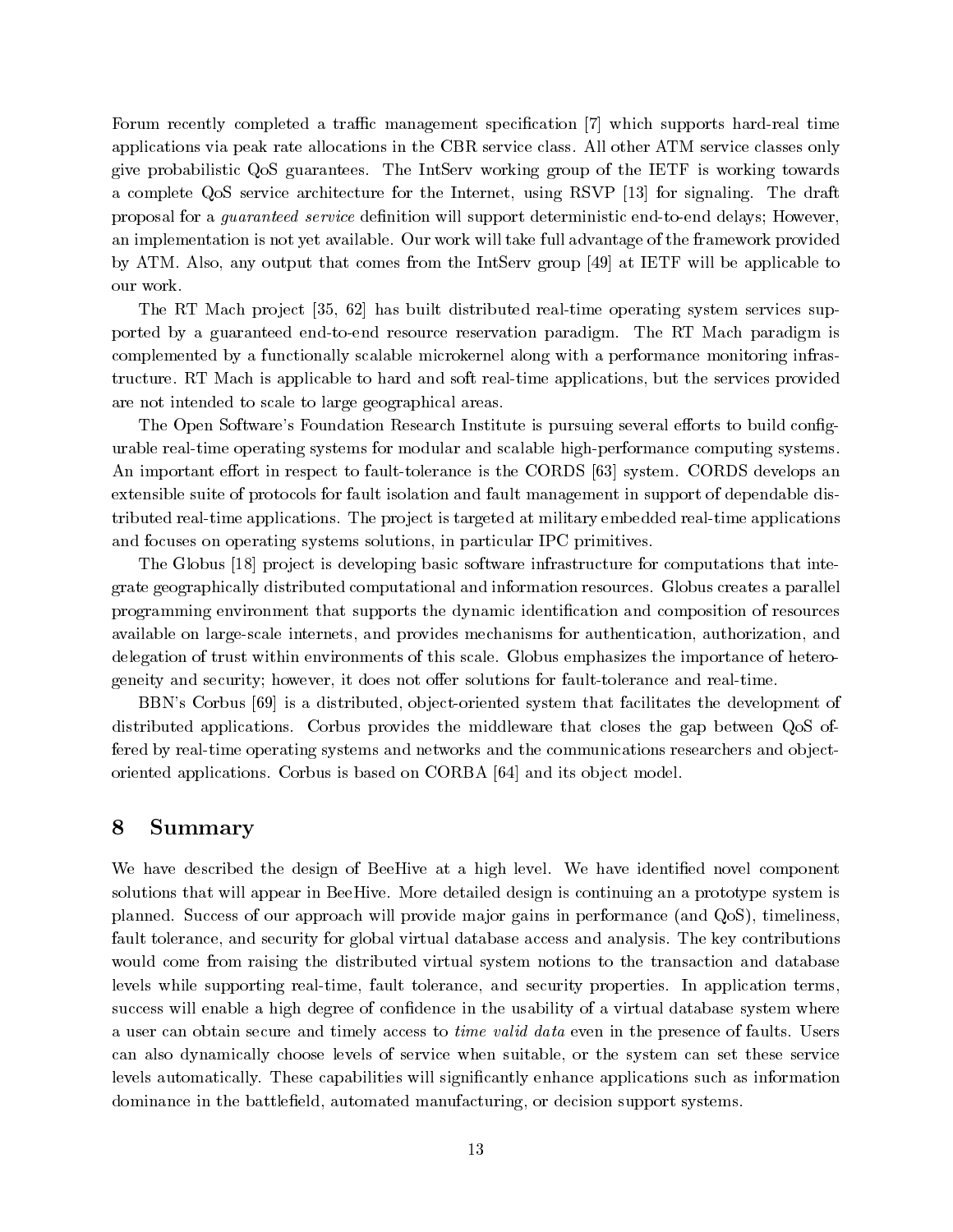However, since there are key research questions that must be resolved, there is risk involved with this approach. Fundamental research questions include:

- $\bullet$  developing an overall *a priori* analysis on the performance and security properties of the system, given a collection of adaptive objects,
- $\bullet$  developing efficient techniques for on-line dynamic composition of these new objects,
- $\bullet$  analyzing interactions and tradeofis among the myriad of choices available to the system,
- $\bullet$  determining if the fault models are sufficient,
- $\bullet$  creating time bounded resource management and admission control policies.
- $\bullet$  determining if there is enough access to legacy systems to achieve the security, functionality, timeliness, and reliability required,
- $\bullet$  determining how the system works in crisis mode, and
- $\bullet$  determining how the system scales.

# References

- [1] R. Abbott and H. Garcia-Molina, Scheduling Real-Time Transactions: A Performance Evaluation, ACM Transactions on Database Systems, Vol. 17, No. 3, pp. 513-560, September 1992.
- [2] B. Adelberg, B. Kao, and H. Garcia-Molina, An Overview of the STanford Real-time Information Processor Processor Processor Processor Processor Processor
- [3] B. Adelberg, H. Garcia-Molina and B. Kao, Applying Update Streams in a Soft Real-Time database System of the System of the System of the System of the System of the System of the System of the System of the System of the System of the System of the System of the System of the System of the System of the Sys
- [4] B. Adelberg, H. Garcia-Molina and B. Kao, Database Support for Efficiently Maintaining Derived Data, Technical Report, Stanford University, 1995.
- T E Anderson D E Culler and D A Patterson A Case for NOW -Networks of Worksta  $\mathbf{F}$  is a set of  $\mathbf{F}$  is a set of  $\mathbf{F}$  is a set of  $\mathbf{F}$  is a set of  $\mathbf{F}$
- [6] S.F. Andler, J. Hansson, J. Eriksson, J. Mellin, M. Berndtsson, and B. Eftring, DeeDS: Towards a Distributed and Active Real-Time Database Systems, ACM SIGMOD Record, and the contract of the contract of the contract of the contract of the contract of the contract of the contract of the contract of the contract of the contract of the contract of the contract of the contract of the contra
- [7] ATM Forum, ATM Traffic Management Specification 4.0, April 1996.
- [8] ATM Forum, ATM User-Network Interface Specification, Version 4.0, 1996.
- [9] N. Audsley, A. Burns, M. Richardson and A. Wellings, A Database Model for Hard Real-Time Systems, Technical Report, Real-Time Systems Group, Univ. of York, U.K., July 1991.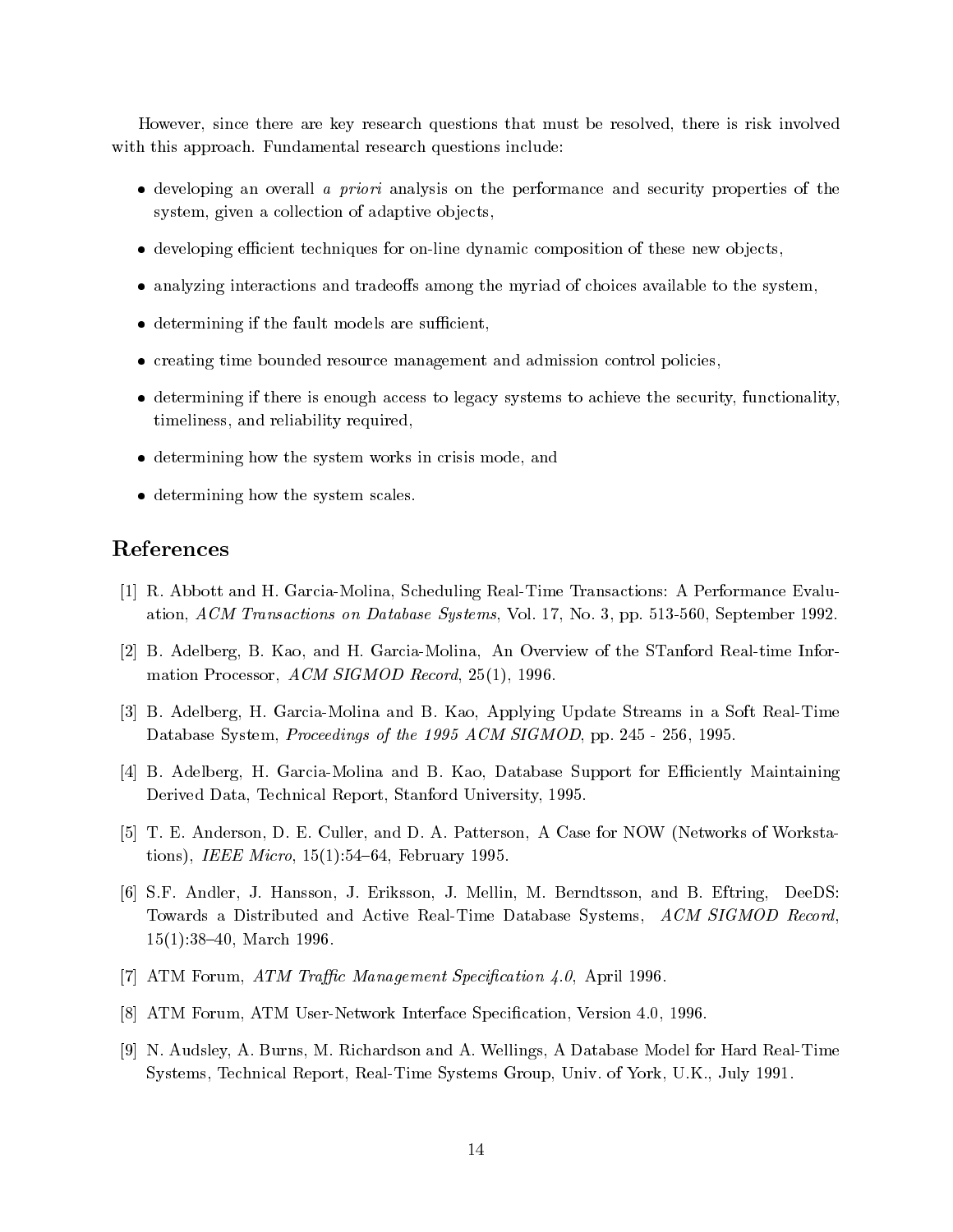- [10] A. Banerjea, D. Ferrari, B. A. Mah, M. Moran, D. C. Verma, and H. Zhang. The Tenet Real-Time Protocol Suite: Design, Implementation, and Experiences, IEEE/ACM Transactions on service in the service of the service of the service of the service of the service of the service of the service of the service of the service of the service of the service of the service of the service of the service of t
- [11] A. Bondavalli, J. Stankovic, and L. Strigini, Adaptive Fault Tolerance for Real-Time Systems, Third International Workshop on Responsive Computer Systems, September 1993.
- [12] A. Bondavali, J. Stankovic, and L. Strigini, Adaptable Fault Tolerance for Real-Time Systems. Responsive Computer Systems Towards Towards Integrations Integration of Fault Towards Integration Computer Integr 1995, pp. 187-205.
- [13] R. Braden, L. Zhang, S. Berson, S. Herzog, and S. Jamin, Resource ReSerVation Protocol -RSVP Version 
 Functional Specication Internet Draft November
- [14] M. J. Carey, R. Jauhari and M. Livny, On Transaction Boundaries in Active Databases: A Performance Perspective, *IEEE Transactions on Knowledge and Data Engineering*, Vol. 3, No. 3, pp. 320-336, September 1991.
- [15] R. L. Cruz, A Calculus for Network Delay, Part I: Network Elements in Isolation, IEEE transactions of Information Theory is the Information Theory in the Information Theory is the Information Theory in the Information Theory is the Information Theory in the Information Theory is the Information Theory in th
- [16] U. Dayal et. al., The HIPAC Project: Combining Active Databases and Timing Constraints.  $SIGMOD$  Record, Vol. 17, No. 1, pp. 51-70, March 1988.
- [17] M. Di Natale and J. Stankovic, Dynamic End-to-End Guarantees in Distributed Real-Time Systems Real - Real-Cape Chief Deciment Communication Communications of the Communication of the Communication
- I Foster and C Kesselman Globus A metacomputing infrastructure toolkit SIAM -to appear), 1997.
- [19] N. Gehani and K. Ramamritham, Real-Time Concurrent C: A Language for Programming Dynamic RealTime Systems Real-Time Systems Vol No December
- [20] A. Grimshaw, W. Wulf, and the Legion Team, The Legion Vision of a Worldwide Virtual Computer, CACM, Vol. 40, No. 1, January 1997, pp. 39-45.
- [21] A. Guha, A. Pavan, J. Liu, A. Rastogi, and T. Steeves, Supporting Real-Time and Multimedia Applications on the Mercuri Testbed, IEEE Journal on Selected Areas in Communications, Vol. 13, No. 4, May 1995.
- [22] J.R. Haritsa, M.J. Carey and M. Livny, On Being Optimistic about Real-Time Constraints. Proc of th SIGACT-SIGMOD-SIGART Symposium on Principles of Database Systems April, 1990.
- [23] J.R. Haritsa, M.J. Carey and M. Livny, Earliest Deadline Scheduling for Real-Time Database Systems Proceedings of the Real-Orient Systems Symposium pp - Proceeding December 2019
- [24] J.R. Haritsa, M.J. Carey and M. Livny, Data Access Scheduling in Firm Real-Time Database Systems The Journal of Real-Olympics of Pacific Control of Pacific Control of Pacific Control of Pacific Control of Pacific Control of Pacific Control of Pacific Control of Pacific Control of Pacific Control of Pacific Con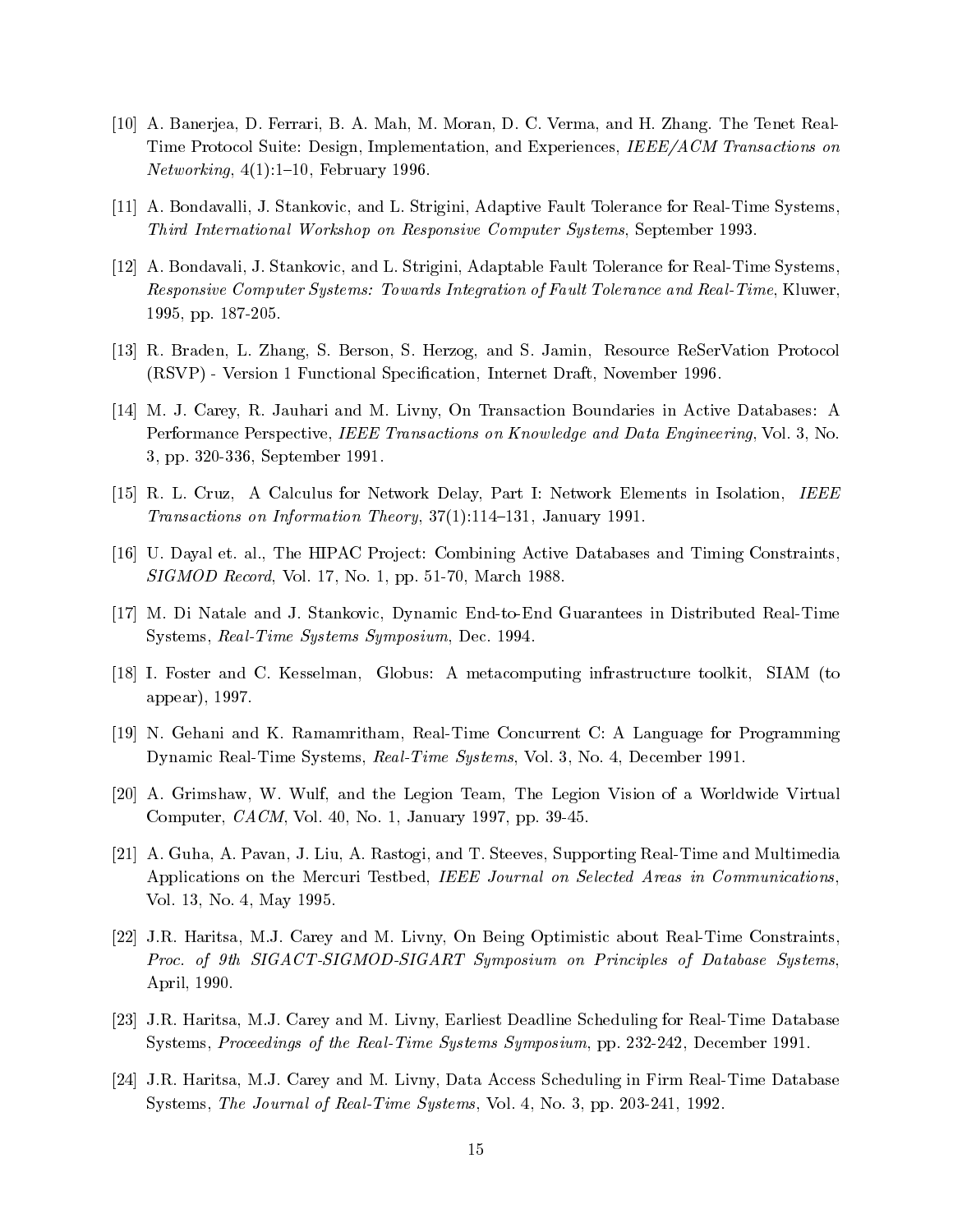- [25] J. Huang, J.A. Stankovic, D. Towsley and K. Ramamritham, Experimental Evaluation of RealTime Transaction Processing Real-Time Systems Symposium pp December 1989.
- [26] J. Huang, J.A. Stankovic, K. Ramamritham and D. Towsley, Experimental Evaluation of Real-Time Optimistic Concurrency Control Schemes, Proceedings of the 17th Conference on Very Large Databases, pp. 35-46, September 1991.
- [27] J. Huang, J.A. Stankovic, K. Ramamritham, D. Towsley and B. Purimetla, On Using Priority In the System Issue of Real-Indian Issue of Real-Indian Issue of Real-Indian Issue of Real-Indian Issue of Real-No. 3, September 1992.
- [28] M. Humphrey and J. Stankovic, CAISARTS: A Tool for Real-Time Scheduling Assistance. IEEE Real-Applications Symposium and Applications Symposium and Applications Symposium and Applications Symposium and Applications Symposium and Applications Symposium and Applications Symposium and Applications Symposium
- [29] B. Kao and H. Garcia Molina, Subtask Deadline Assignment for Complex Distributed Soft RealTime Tasks Technical Report STAN-CS- - Stanford University Oct
- [30] J. E. Kirkwood, *Sybase Architecture and Administration*, Prentice-Hall, 1993.
- [31] G. Koch and K. Loney, *Oracle: The Complete Reference*, Mc Graw-Hill, 1997.
- [32] T. Kuo and A. K. Mok, SSP: a Semantics-Based Protocol for Real-Time Data Access, IEEE the Real-Control of Chicago and Control of the System of Systems and Section of the System of System of December 2014
- [33] T. Kuo and A. K. Mok, Real-Time Data Semantics and Similarity-Based Concurrency Control. IEEE Transactions on Knowledge and Data Engineering, 1996.
- [34] A. A. Lazar, S. Bhonsle, and K. S. Lim, A Binding Architecture for Multimedia Networks, In Proceedings of COST- Conference on Multimedia Transport and Teleservices Vienna Austria, 1994.
- [35] C. Lee, R. Rajkumar, and C. Mercer, Experiences with Processor Reservation and Dynamic QoS in Real-Time Mach, In Proceedings of Multimedia Japan, March 1996.
- [36] M. J. Lewis and A. Grimshaw, The Core Legion Object Model, In *Proceedings of the Fifth* IEEE International Symposium on High Performance Distributed Computing, August 1996.
- [37] J. Liebeherr, D. E. Wrege, and D. Ferrari, Exact Admission Control in Networks with Bounded Delay Services, IEEE/ACM Transactions on Networking, Vol. 4, No. 6, pp. 885-901, December 1996.
- [38] Y. Lin and S.H. Son, Concurrency Control in Real-Time Databases by Dynamic Adjustment of systems Systems Systems Systems Systems Systems Systems Symposium pp - Proceeding Systems Systems Systems Systems 1990.
- [39] M. Livny, DeNet Users Guide, version 1.5, Dept. Comp. Science, Univ. of Wisconsin, Madison. WI 1990.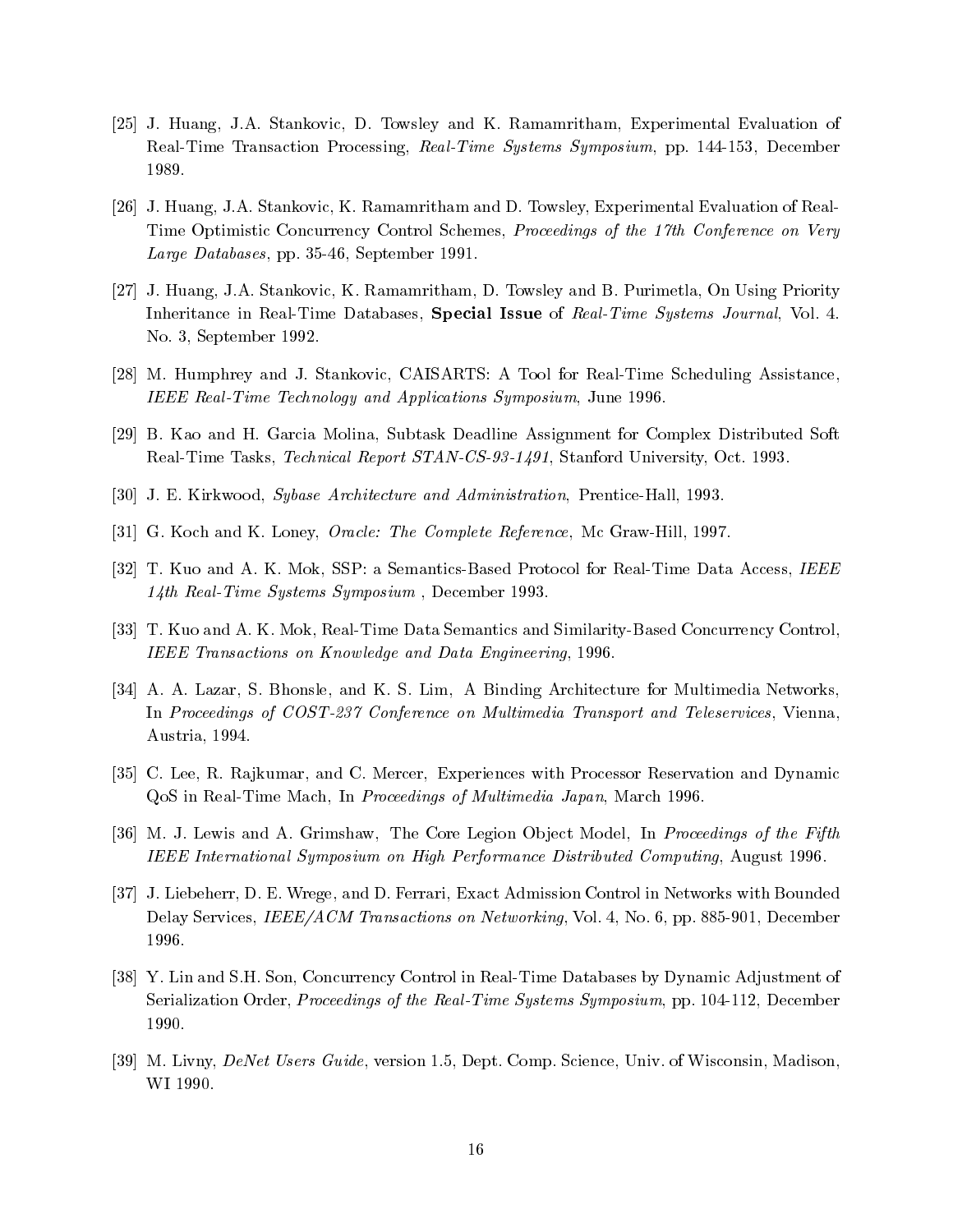- [40] H. W. Lockhart, *OSF DCE Guide to Developing Distributed Applications*, McGraw-Hill, New York, 1994.
- [41] E. McKenzie and R. Snodgrass, Evaluation of Relational Algebras Incorporating the Time Dimension in Databases, ACM Computing Surveys, Vol. 23, No. 4, pp. 501-543, December 1991.
- [42] D. Niehaus, K. Ramamritham, J. Stankovic, G. Wallace, C. Weems, W. Burleson, and J. Kori Design Scheduling Coprocessor Designed Coprocessor Designed Article Systems Design Systems Coprocessor De  $Symposium$ , Dec. 1993.
- [43] H. Pang, M.J. Carey and M. Livny, Multiclass Query Scheduling in Real-Time Database Systems, IEEE Transactions on Knowledge and Data Engineering, Vol. 7, No. 4, August 1995.
- [44] B. Purimetla, R. M. Sivasankaran, J.Stankovic and K. Ramamritham, Network Services Databases A Distributed Active RealTime Database -DARTDB Applications IEEE Workshop on Paral lel and Distributed Real-time Systems April
- K Ramamritham RealTime Databases Distributed and Paral lel Databases - pp 226, 1993.
- [46] K. Ramamritham, Where Do Deadlines Come from and Where Do They Go? Journal of Database Management, Spring, 1996.
- [47] K. Ramamritham, J. Stankovic and P. Shiah, Efficient Scheduling Algorithms for Real-Time Multiprocessor Systems IEEE Transactions on Paral lel and Distributed Systems 
- April 1990.
- [48] K. Ramamritham, J. Stankovic and W. Zhao, Distributed Scheduling of Tasks with Deadlines and Resource Resource Requirements on Computers on Computers on Computers on Computers on Computers and August
- [49] S. Shenker, C. Partridge, and R. Guerin, Specification of Guaranteed Quality of Service, IETF. Integrated Services WG, Internet Draft, August 1996.
- [50] R.M. Sivasankaran, J.A. Stankovic, D. Towsley, B. Purimetla and K. Ramamritham, Priority Assignment in Real-Time Active Databases, The International Journal on Very Large Data *Bases*, Vol. 5, No. 1, January 1996.
- [51] R. M. Sivasankaran, K. Ramamritham, J. A. Stankovic, and D. Towsley, Data Placement, Logging and Recovery in RealTime Active Databases Workshop on Active Real-Time Database  $Systems, Sweden, June 1995.$
- [52] X. Song and J. W. S. Liu, How Well Can Data Temporal Consistency be Maintained? IEEE Symposium on Computer-Aided Control Systems Design
- [53] X. Song, Data Temporal Consistency in Hard Real-Time Systems, Technical Report No. UIUCDCS-R-92-1753, 1992.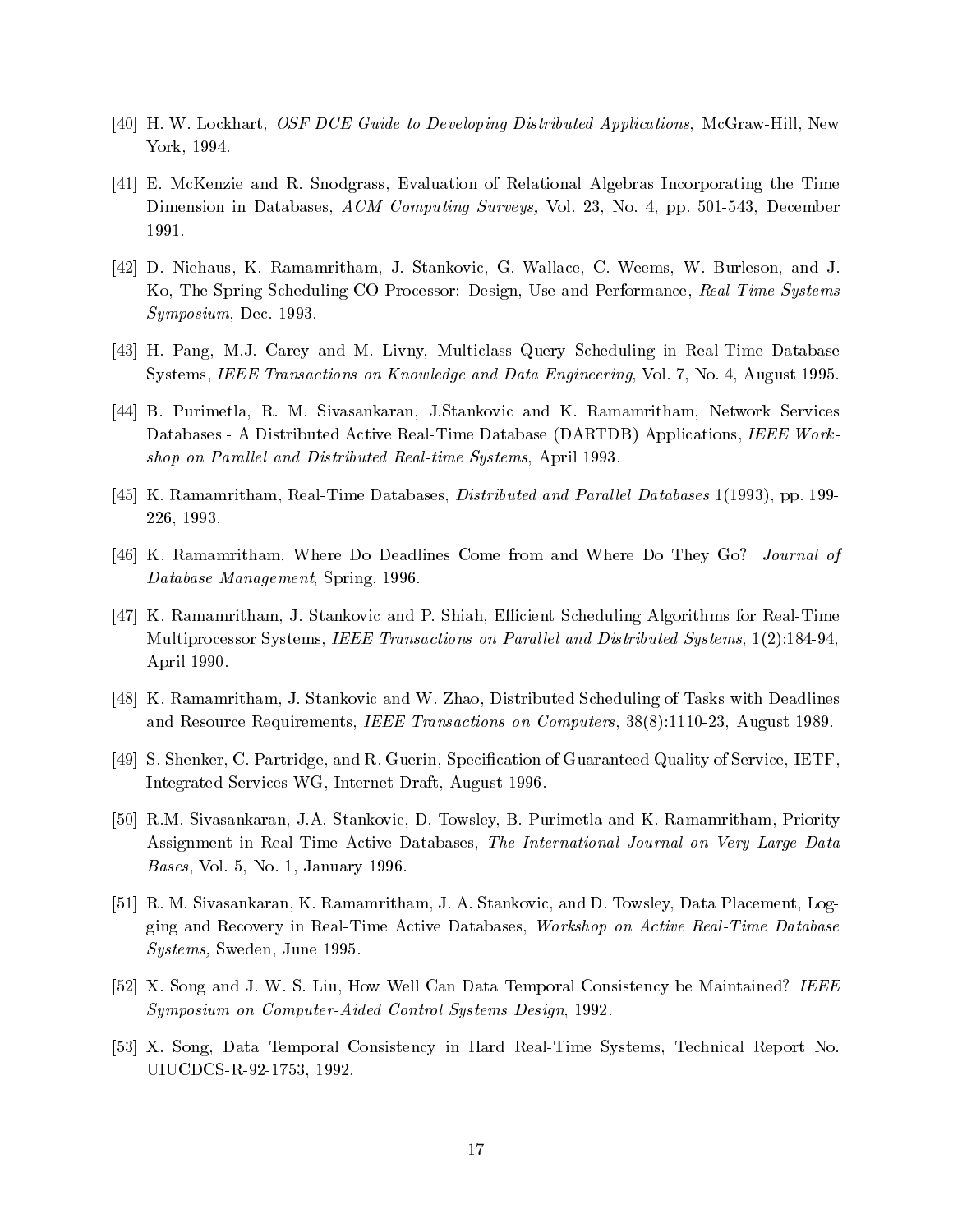- [54] X. Song and J. W. S. Liu, Maintaining Temporal Consistency: Pessimistic vs. Optimistic Concurrency Control, IEEE Transactions on Knowledge and Data Engineering, Vol. 7, No. 5. pp. 786-796, October 1995.
- [55] J. Stankovic and K. Ramamritham, The Spring Kernel: A New Paradigm for Hard Real-Time Operating Operating  $\sim$
- [56] J. Stankovic, K. Ramamritham, and D. Towsley, Scheduling in Real-Time Transaction Systems in Foundations of Real-Computing Scheduling Scheduling Scheduling Scheduling Scheduling Scheduling Scheduling by Andre van Tilborg and Gary Koob, Kluwer Academic Publishers, pp. 157-184, 1991.
- [57] J. Stankovic, SpringNet: A Scalable Architecture For High Performance, Predictable, Distributed, Real-Time Computing, Univ. of Massachusetts, Technical Report, 91-74, October 1991.
- J Stankovic and K Ramamritham Advances in Hard Real-Time Systems IEEE Computer Society Press, Washington, DC, September 1993.
- [59] J. Stankovic and K. Ramamritham, Reflective Real-Time Operating Systems, *Principles of* Real-Time Systems Sang Son editor Prentice Hall
- [60] J. Stankovic, Strategic Directions: Real-Time and Embedded Systems, ACM Computing Sur $veys,$  Vol. 28, No. 4, December 1996.
- [61] J. Stankovic, S. Son, and J. Liebeherr, BeeHive: Global Multimedia Database Support for — to appear the contract of the positions of the contractions of the contractions are the proceedings and the contract
- [62] H. Tokuda, T. Nakajima and P. Rao, Real-Time Mach: Towards a Predictable Real-Time System, Proc. Usenix Mach Workshop, October 1990.
- [63] F. Travostino and E. Menze III, The CORDS Book, OSF Research Institute, September 1996.
- [64] S. Vinoski. CORBA: Integrating Diverse Applications Within Distributed Heterogeneous Environments and the communications of the communications of the communications of the communications of the communications of the communications of the communications of the communications of the communications of the commu
- [65] G. Wiederhold, Mediators in the Architecture of Future Information Systems, IEEE Computer, Vol. 25, No. 3, March 1992, pp. 38-49.
- [66] D. E. Wrege, E. W. Knightly, H. Zhang, and J. Liebeherr, Deterministic Delay Bounds for VBR Video in Packet-Switching Networks: Fundamental Limits and Practical Tradeoffs. IEEEACM Transactions on Networking - June
- [67] M. Xiong, J. Stankovic, K. Ramamritham, D. Towsley and R. M. Sivasankaran, Maintaining Temporal Consistency: Issues and Algorithms, The First International Workshop on Real-Time Databases, March, 1996.
- [68] M. Xiong, R. Sivasankaran, J. Stankovic, K. Ramamritham and D. Towsley, Scheduling Transactions with Temporal Constraints Exploiting Data Semantics Exploiting Data Semantics Real-Adventure Data Systems Systems Systems and Data Semantics Real-Adventure Data Systems Systems Systems Systems and Data Systems Syst  $sium$ , December 1996.